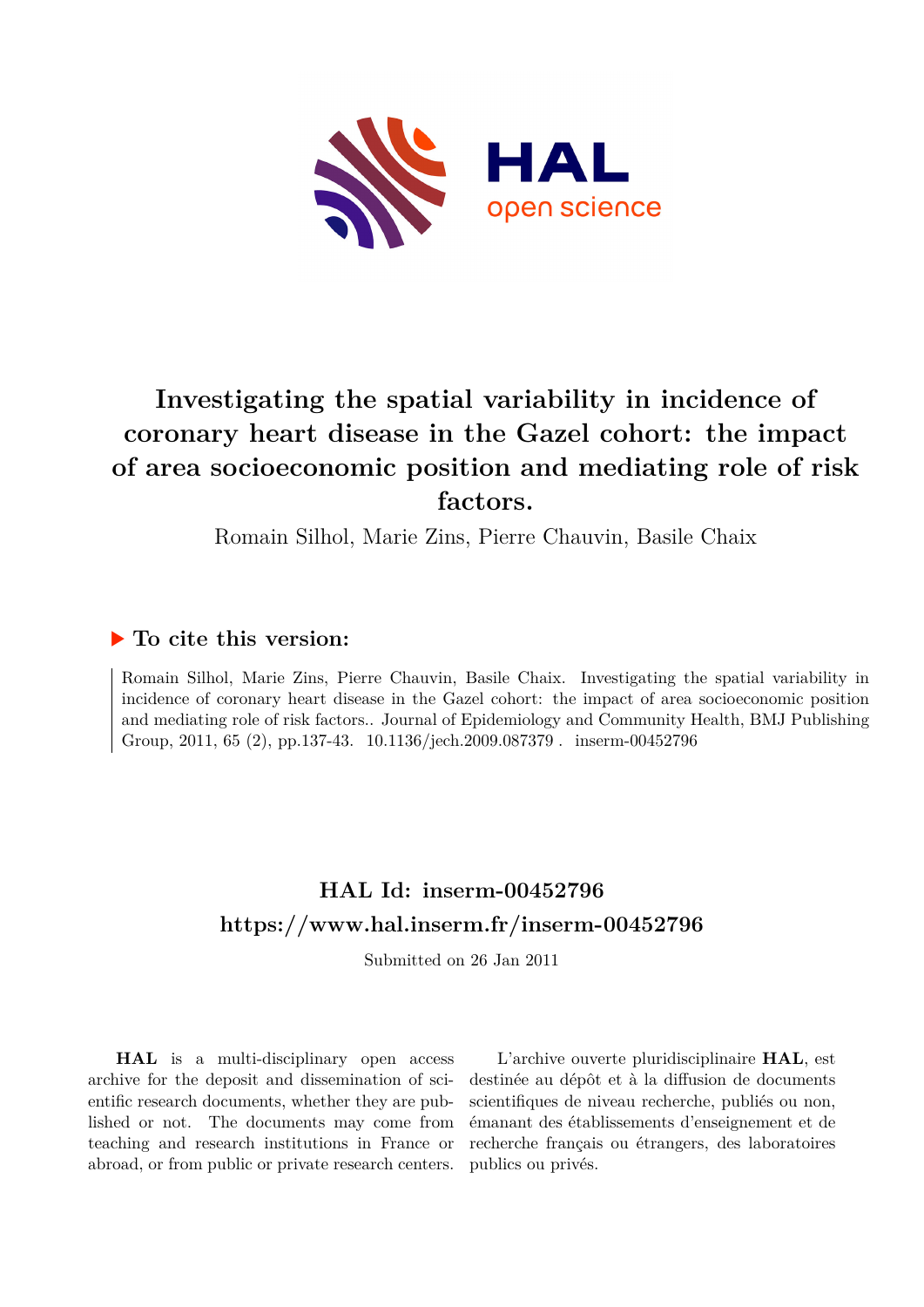**Investigating the spatial variability in incidence of coronary heart disease in the Gazel Cohort: the impact of area socioeconomic position and mediating role of risk factors** 

Romain Silhol, Marie Zins, Pierre Chauvin, Basile Chaix

**Author's affiliations** 

**Romain Silhol, Pierre Chauvin, Basile Chaix**, Inserm U707, Paris, 75012, France; **Romain Silhol, Pierre Chauvin, Basile Chaix**, Université Pierre et Marie Curie-Paris6, UMR-S 707, Paris, France; **Marie Zins,** Inserm, U687, Saint Maurice, France

Correspondance to: Basile Chaix, UMR-S 707 (Inserm – UPMC-Paris6), Faculté de Médecine Saint-Antoine, 27 rue Chaligny, 75012 Paris, France. Tel: +33 1 44 73 84 43. Fax: +33 1 44 73 86 63. Email: chaix@u707.jussieu.fr

**Key Words:** cardiovascular diseases; social environment; socioeconomic factors; follow-up studies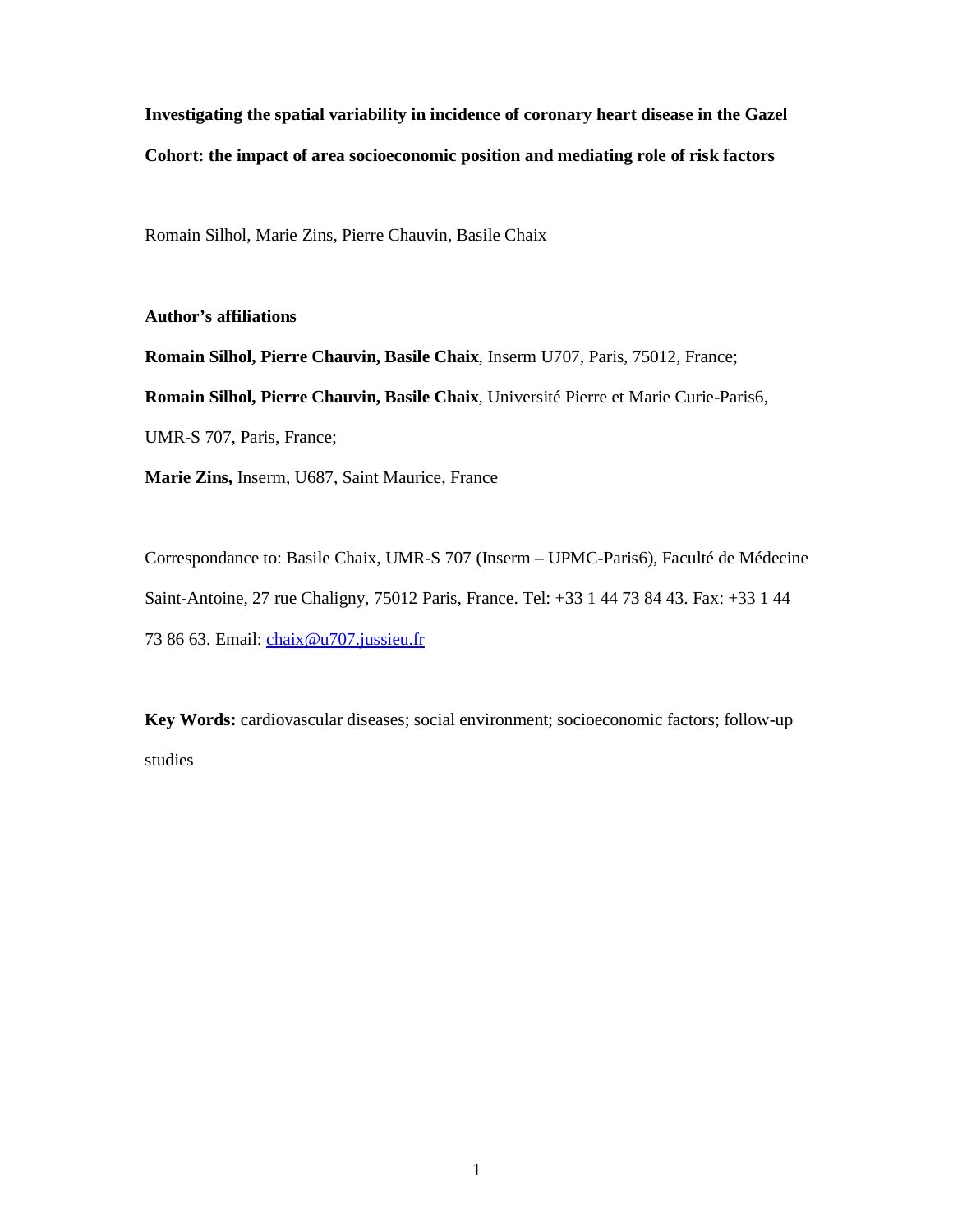#### **Abstract**:

**Study objective:** The study aim was to improve our understanding of the relationships between contextual socioeconomic characteristics and coronary heart disease (CHD) incidence in France. Several authors have suggested that CHD risk factors (diabetes, hypertension, cholesterol, overweight, tobacco consumption) may partly mediate associations between socioeconomic environmental variables and CHD. However, studies have assessed the overall mediating role of CHD risk factors, but have never investigated the specific mediating role of each risk factor, not allowing disentangling their specific contribution to the area socioeconomic position–CHD association.

**Design:** After assessing geographical variations in CHD incidence and socioeconomic environmental effects on CHD using a multilevel Cox model, we assessed the extent to which this contextual effect was mediated by each of the CHD risk factors.

**Participants:** We used data of the French GAZEL cohort (n = 19808).

**Main results:** After adjustment for several individual socioeconomic indicators, we found, among men from highly urbanized environments, that CHD incidence increased with decreasing socioeconomic position of the residential environment. After individual-level adjustment, a higher risk of obesity, smoking, and cholesterol was observed in the most deprived residential environments. When risk factors were introduced into the model, we observed a modest decrease in the magnitude of the association between the socioeconomic contextual variable and CHD. Risk factors that contributed most to the decrease of the association were smoking and cholesterol.

**Conclusions:** Classical risk factors, though some of them more than others, mediated a modest part of the association between area socioeconomic position and CHD.

**Keywords:** ischaemic heart disease; residential context; socioeconomic factors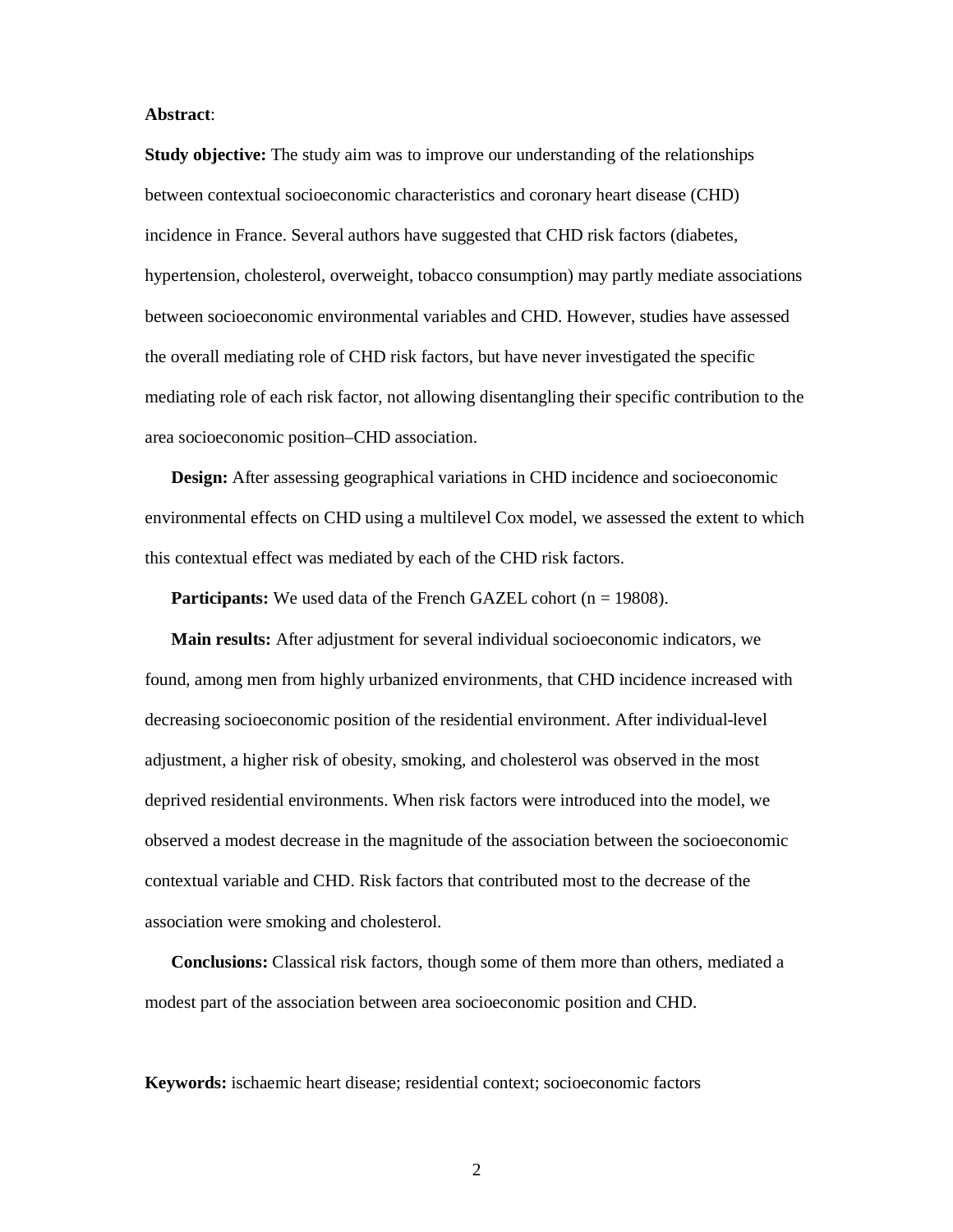There is growing evidence that the social determinants of disease risk can intervene both at the individual level and at the level of different life contexts (residential environment, workplace environment, etc.).[1][2] Contextual studies, investigating the influence of the residential environment on health, may be useful to develop efficient policies through a better targeting of populations with a higher risk of diseases and a better understanding of mechanisms producing health disparities. For example, studies have shown that neighbourhood socioeconomic characteristics can influence tobacco use,[3][4] physical activity[5] and mortality,[6] independently of the effects of individual socioeconomic characteristics.

 The association between individual socioeconomic factors and incidence of coronary heart disease (CHD) has been extensively investigated in previous literature.[7] It has also been shown that incidence of and mortality by CHD varies across space.[8] Such geographical variations between and within large regions remain largely unexplained, which has led researchers to study contextual effects operating on different scales.[9] Several studies have shown associations between socioeconomic contextual characteristics and incidence of CHD or mortality by CHD.[2][10][11][12][13][14][15][16] However, no study to date has tested this specific hypothesis in France, not permitting to assess whether CHD risk also depends on the poverty level of the residential environment in the French context.

A limitation of current literature is that it does not allow understanding the mechanisms through which the area socioeconomic environment may influence coronary health. A commonly evoked hypothesis is that classical CHD risk factors may intervene as mediators in these associations. It has been shown that the spatial distribution of CHD risk factors (physical inactivity, overweight, tobacco consumption, hypertension, cholesterol) is shaped by individuals' residential environment, including its socioeconomic characteristics.[5][17]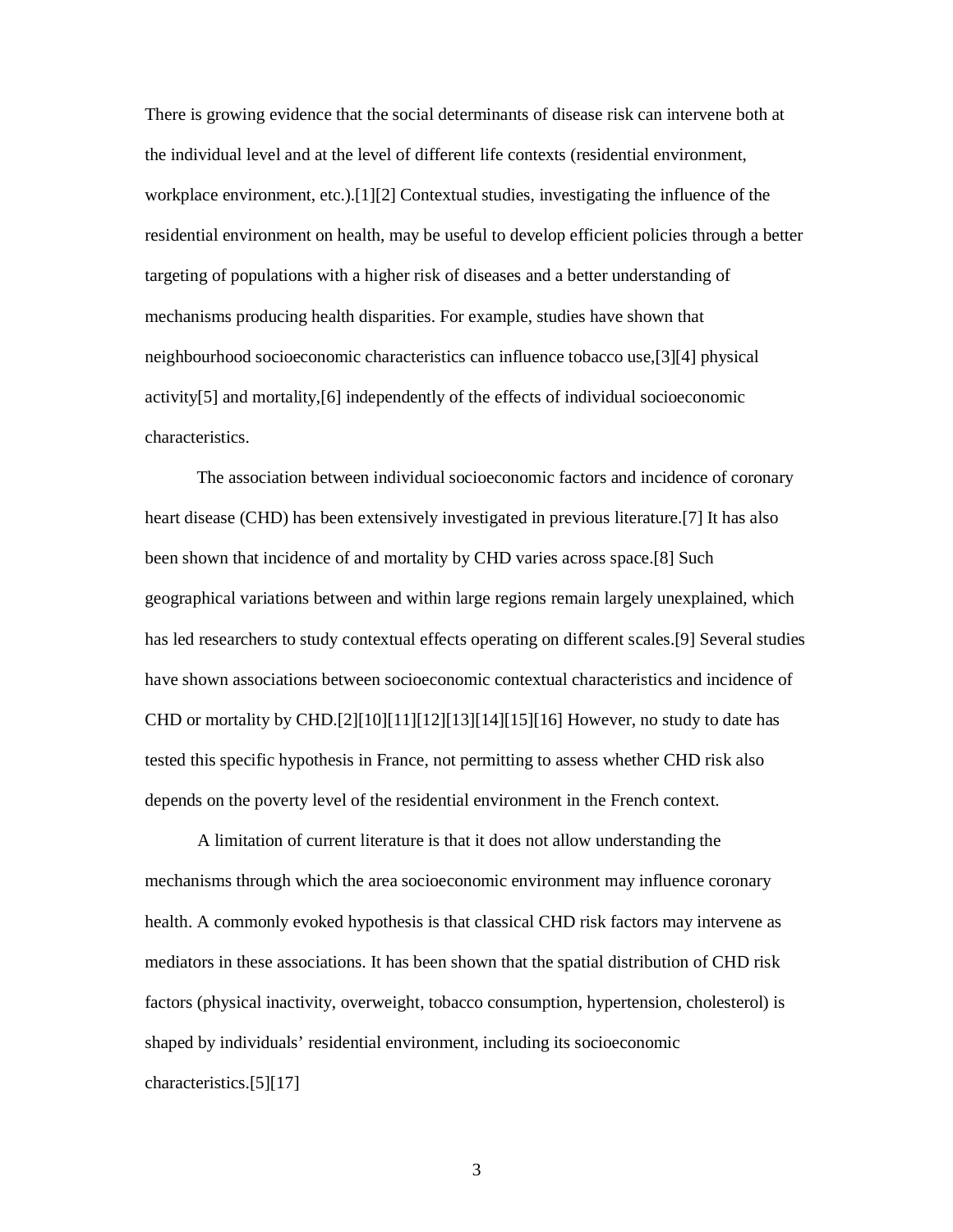The present study had three objectives: first, to quantify the magnitude of geographic variability in CHD incidence, attempting to determine the spatial scale on which variations were operating; second, to estimate associations between socioeconomic contextual factors and CHD incidence, after controlling for the sociodemographic characteristics of individuals; third, to examine the extent to which the association between area socioeconomic position and CHD was mediated by each of the classical cardiovascular risk factors (diabetes, hypertension, cholesterol, overweight, and tobacco consumption).

#### **Methods**

#### **Population**

In the present study, we used the data of the GAZEL cohort.[18][19][20] There were 20 542 women and men at baseline in 1989. Women (27% of the sample) were 35 to 50 year old, and men were 40 to 50 year old at baseline. All the participants were working for the companies EDF (Electricity of France) and GDF (Gas of France) and were volunteer to participate. They all receive an annual questionnaire since 1989, which investigates participants' physical and mental health, health behaviours, and other issues. Occupational and personal data are updated through human resources department files. Information on incidence of coronary heart diseases was obtained from the company's Health Insurance Department.[21][22]

We combined different datasets at the individual level:

- a demographic database including the age, gender, dates of death or retirement, and municipality of residence of individuals in 1990;

- data from the 1989 and 1990 auto-questionnaires containing information on household composition, household income, educational attainment of individuals, weight, height,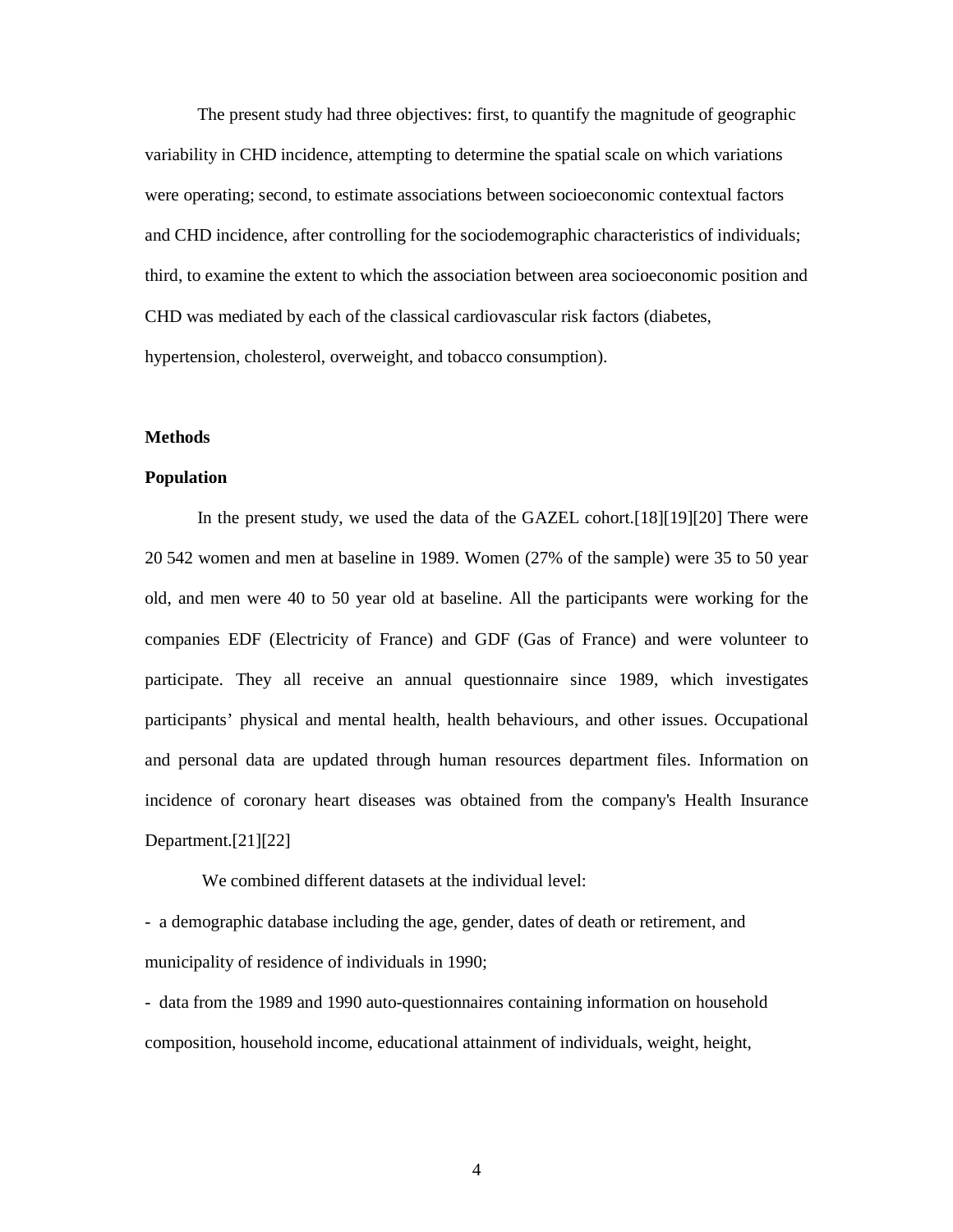tobacco consumption, cholesterol, hypertension, diabetes, and prevalent common chronic conditions assessed from a checklist.

- a dataset on the occupational trajectory of individuals;

- a dataset reporting the incident cases of CHD from January  $1<sup>st</sup> 1990$  to December  $31<sup>st</sup> 2000$ and their nature (angina pectoris, acute myocardial infection, sudden death); people who stopped answering to the annual questionnaires over the study period were nevertheless followed in this register, but those who retired were no longer followed.

We excluded the following participants from our database: those for whom the occupation was unknown [N = 501], those who had had a CHD event before January 1<sup>st</sup> 1990  $[N = 37]$ , those from the French overseas territories  $[N = 136]$ , and those with a missing or inadequate municipality code  $[N = 66]$ . Our final database includes 19 808 participants. We used the 1990 French census to determine characteristics of residential municipalities.

#### **Measures**

In this study, the main outcome variable was incidence of CHD. For each individual, we only considered the first incident event (only 4% of the participants with an incident CHD had had more than one event).

As explanatory variables, we took into account both individual characteristics and area characteristics. We considered age as a continuous variable. Educational attainment was coded in two classes: (i) people who completed secondary school or had a university degree and (ii) those who did not. Regarding baseline occupation,[23] a categorisation from the French National Institute of Statistics and Economic Studies (INSEE) allowed us to distinguish between high white-collar workers, intermediate occupation, and low white- and blue-collar workers. Household income was divided by the number of consumption units, and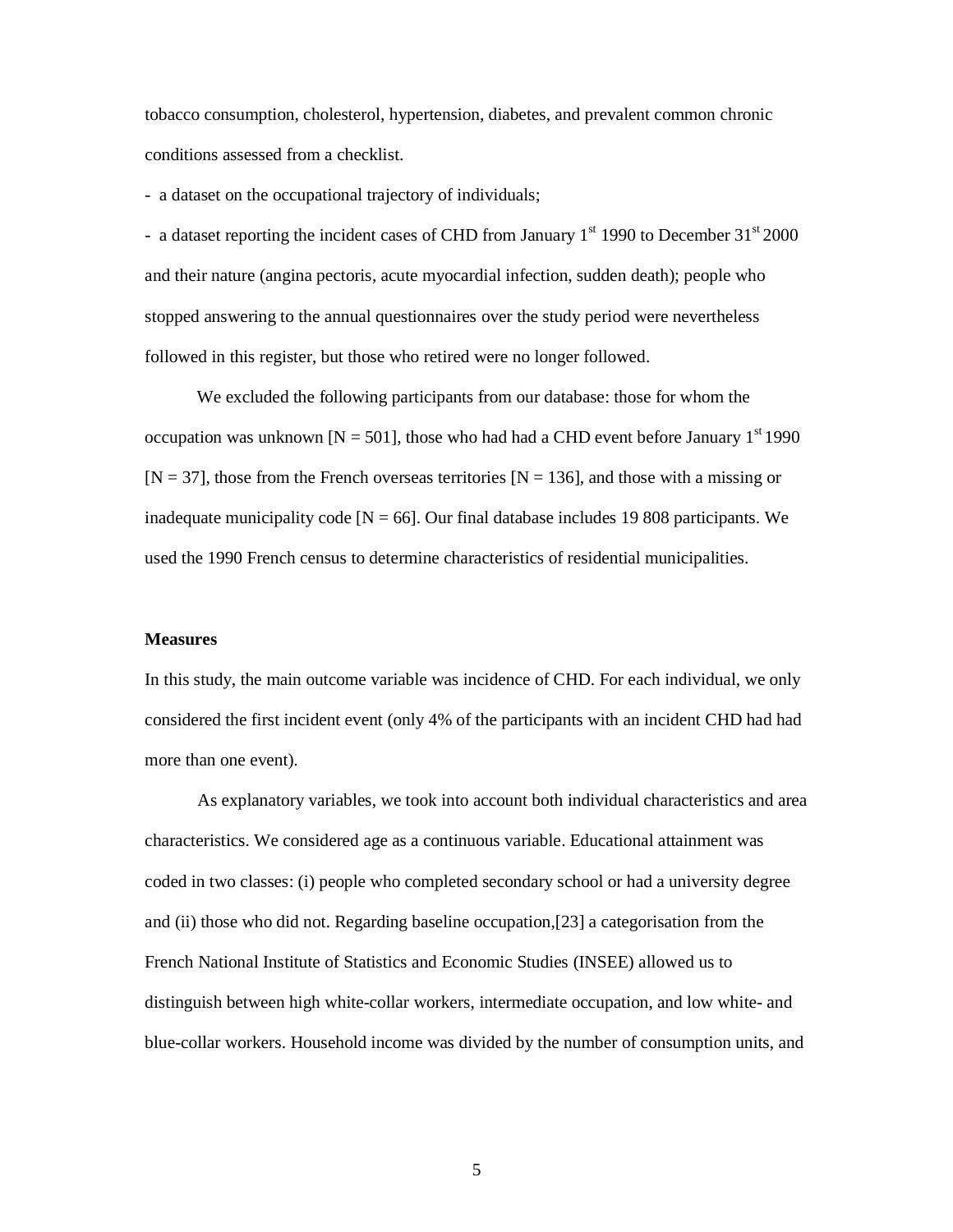categorised into three classes. Marital status was coded in two classes: alone (single, divorced, or widowed) or not (married or in couple).

Regarding CHD risk factors, smoking was coded in four classes: non-smokers, previous-smokers, light-to-moderate smokers (20 cigarettes per day or less), and hard smokers (more than 20 cigarettes). Body mass index (BMI) was defined as self-reported weight (in kg) divided by the square of self-reported height (in m). Overweight corresponds to a BMI between 25 and 30, and obesity to a BMI greater than 30. We also constituted 3 binary variables based on questions asking to the participants whether they suffered from diabetes, hypertension, or cholesterol.

Using the 1990 census, we defined two contextual variables at the municipality level, i.e., the percentage of chief executive officers (CEO) of companies comprising 10 employees or more among inhabitants aged 25 to 60 years, and the percentage of inhabitants aged 25 to 60 years who had a university degree or equivalent. The percentage of CEOs was selected on the basis of the *a priori* argument that CEOs are among those who have no financial constraint when choosing their residential environment; thus the area percentage of CEOs may constitute a particularly accurate proxy of desirable, high-social status, and advantaged areas. The two area variables were divided in four classes comprising a similar number of GAZEL participants (cutoffs were redefined in each specific sample).

#### **Statistical analysis**

To quantify the geographical variability in CHD incidence and estimate individual and contextual effects on the incidence of the disease, we estimated multilevel Cox models. The multilevel Cox model can be written as:

 $\lambda(t, j) = \lambda_0(t) \exp(\beta X + u_{0j})$  with  $u_{0j} \sim N(0, \sigma_{u0}^2)$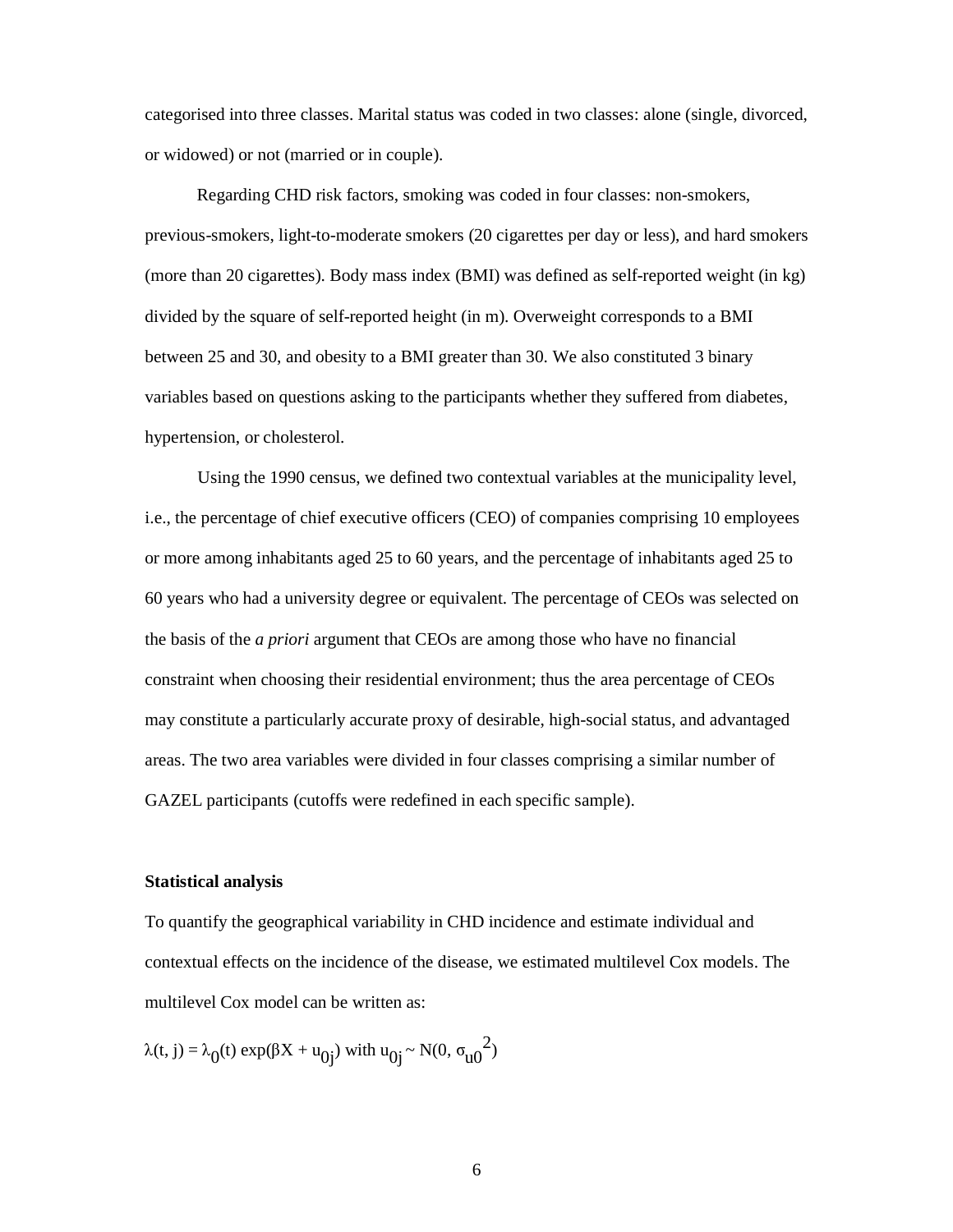where X corresponds to a vector of explanatory variables and  $u_{0i}$  to the area-level random effect for area j. The model assumes that this area-level random effect follows a normal distribution, and estimates the variance  $\sigma_{u0}^2$ <sup>2</sup> of its distribution.[24]

To quantify geographic variations in CHD incidence, we first estimated an empty model (that did not include any explanatory variable except age and gender). Geographic variability was assessed with the variance of the area-level random effect.[25][26][27] We estimated separate two-level models (individuals nested within areas), considering different area subdivisions at the  $2<sup>nd</sup>$  level of the hierarchy (municipalities, counties, and regions). There were 3235 municipalities represented in our database, 96 counties, and 22 regions. For the GAZEL participants, the median number of inhabitants in those areas were 6871, 472325, and 1919847, respectively. The median number of GAZEL participants in those areas were 3, 127, and 597, respectively. To assess spatial autocorrelation in CHD incidence, i.e., whether areas adjacent one to the other had a more similar incidence risk that areas located further apart on the territory, we computed the Moran's *I* statistic for the area-level residuals of the multilevel model.[28] In the absence of spatial autocorrelation, the Moran's I statistic has a small negative expectation when applied to regression residuals.[29] In comparing the 95% confidence interval with the value 0, we have therefore applied a conservative test.

After estimating a model for the whole database, we estimated separate empty models among people living in highly urban territories and people from territories with a lower urbanicity degree, in order to compare the geographical variability in those distinct territories. Based on a definition of the French Institute of Statistics and Economic Studies, highly urban territories corresponded to urban municipalities or groupings of interconnected urban municipalities of 100 000 inhabitants or more.

 Individual characteristics (marital status, education, occupation, and income) were then introduced into the model to examine whether geographical variability in CHD incidence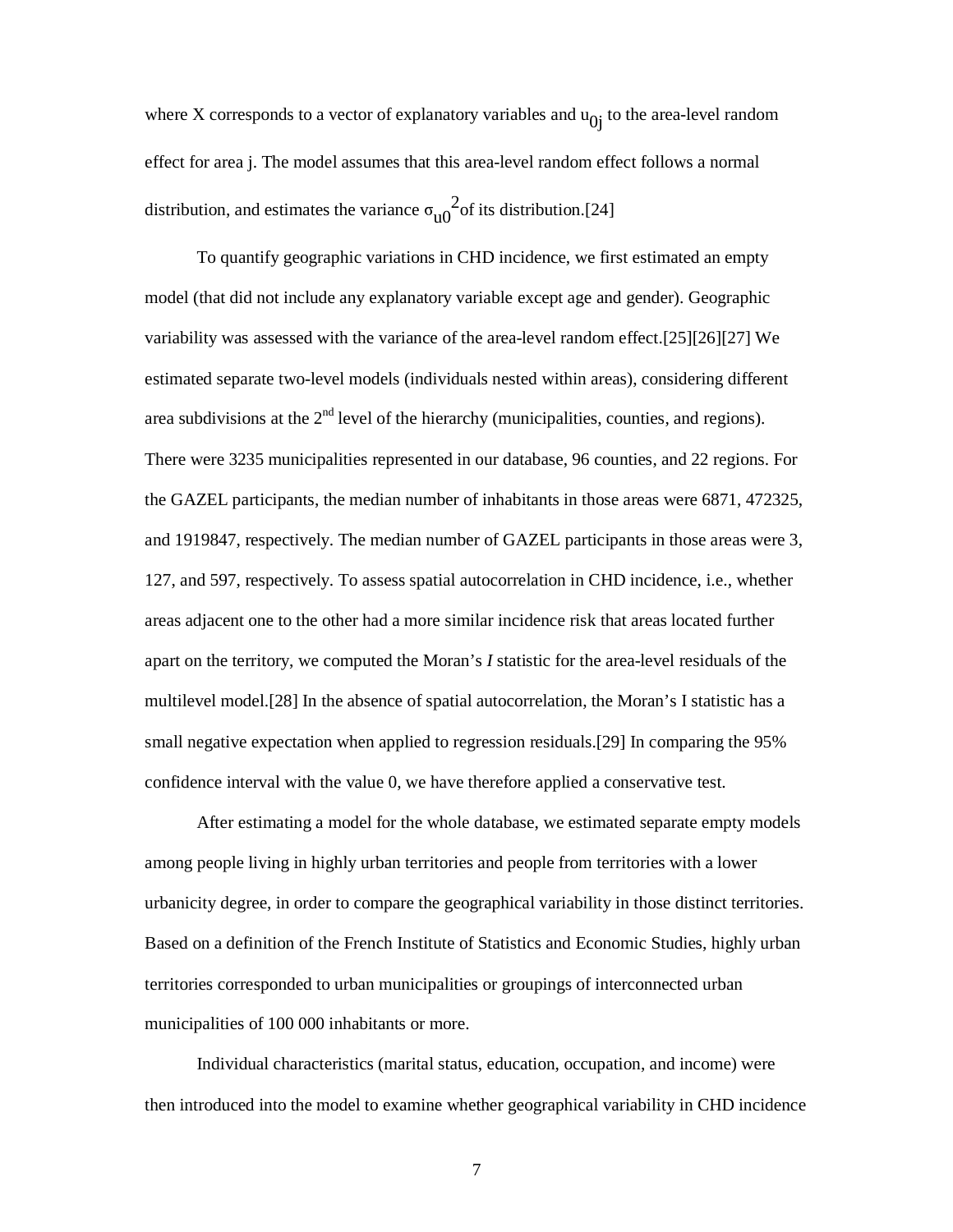was due to compositional effects related to those individual variables. Contextual factors were then introduced into the model, to estimate associations between contextual factors and CHD adjusted for individual variables.

To assess whether cardiovascular risk factors (diabetes, hypertension, cholesterol, overweight, and tobacco consumption) had a mediating role in the associations between contextual variables and CHD incidence, we first estimated separate multilevel logistic models with those risk factors as the outcomes.

As a rough approximation of the extent to which each specific CHD risk factor mediated part of the area–CHD association, we finally compared the socioeconomic contextual effect (adjusted for individual socioeconomic variables) before and after controlling for each specific risk factor separately. In this final analysis, the area variable was included as an ordinal variable taking values from 1 to 4. We determined the proportional change in the socioeconomic area effect when including each specific risk factor separately, allowing to assess the mediating role of each risk factor.

We used SAS[30] to perform the statistical analysis. Cox models were estimated with R.[31][32]

#### **Results**

In our sample (19 808 participants), there were 27% of women. Participants were 36 to 51 year old on January  $1^{st}$  1990. Between January 1 1990 and December 31 2000, 325 participants (1.6%) had an incident CHD (angina pectoris, acute myocardial infarction, or sudden death), including 195 myocardial infarctions (0.9%).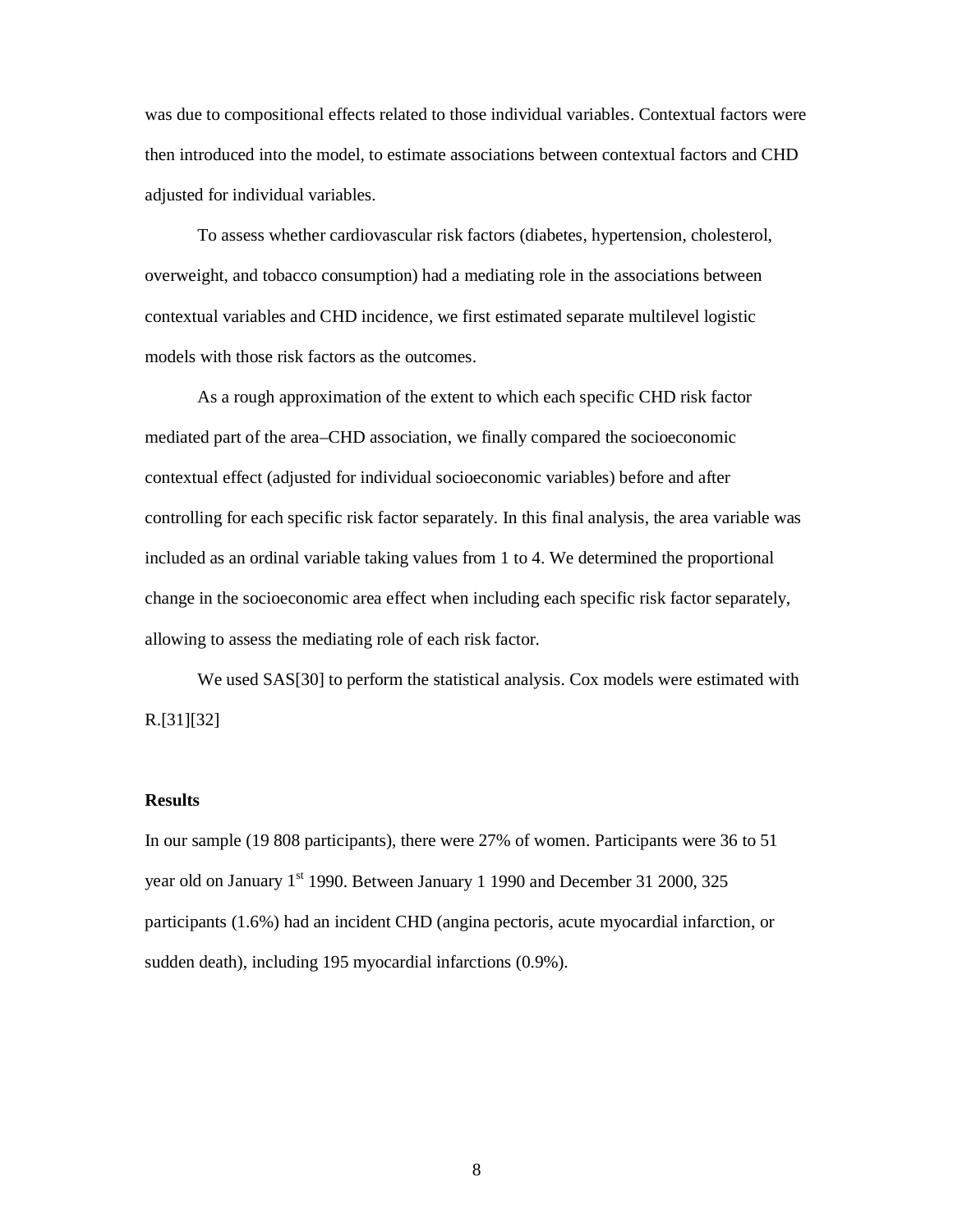|                                                                       | High urbanicity<br>degree | Intermediate or low<br>urbanicity degree | Full sample   |          |
|-----------------------------------------------------------------------|---------------------------|------------------------------------------|---------------|----------|
|                                                                       | $(n = 10303)$             | $(n = 9505)$                             | $(n = 19808)$ | p        |
| Individual characteristics                                            |                           |                                          |               |          |
| Age (in years) $*$                                                    | 44.7                      | 44.8                                     | 44.7          | 0.15     |
| Women §                                                               | 33.5%                     | 20.5%                                    | 27.3%         | < 0.0001 |
| Low educational level §                                               | 67.2%                     | 78.1%                                    | 72.4%         | < 0.0001 |
| High white-collar workers $\S$                                        | 27.9%                     | 17.3%                                    | 22.8%         | < 0.0001 |
| Median monthly household<br>income (in euros)                         | 985€                      | 812€                                     | 902€          | < 0.0001 |
| Municipality characteristics                                          |                           |                                          |               |          |
| Percentage of CEOs in the<br>municipality $\ddagger$                  | 0.7%                      | 0.6%                                     | 0.7%          | < 0.001  |
| Percentage with a university<br>degree in the municipality $\ddagger$ | 19.6%                     | 11.1%                                    | 15.5%         | < 0.001  |

Table 1: Characteristics of the GAZEL participants and socioeconomic characteristics of their residential municipality according to the urbanicity degree of municipality, GAZEL cohort, 1990–2000, men and women

\* Student test; § Khi-square test; ‡ Wilcoxon test (the test was performed at the individual level with the municipality variable attributed to each individual)

In our population, 0.3% of women had an incident CHD event (15 out of 5387), and 2.2% of men (310 out of 4096). As a consequence, most of the analyses were only conducted among men. Table 1 describes the socioeconomic characteristics of the participants according to the urbanicity degree of their municipality. Participants residing in high-urbanicity degree municipalities had a higher educational level, a higher occupational status, and a higher household income.

To assess geographic variability in CHD incidence, we estimated empty multilevel survival models for CHD incidence, adjusted for age and gender only (see Table 2). Because of sample size limitations, a statistically significant area-level variance was only observed on a regional scale, even if much higher point estimates were observed at the municipality level. Investigating further spatial variations in CHD on a regional scale, the Moran's I indicated that there was no spatial autocorrelation in the residuals of the model. Significant variations in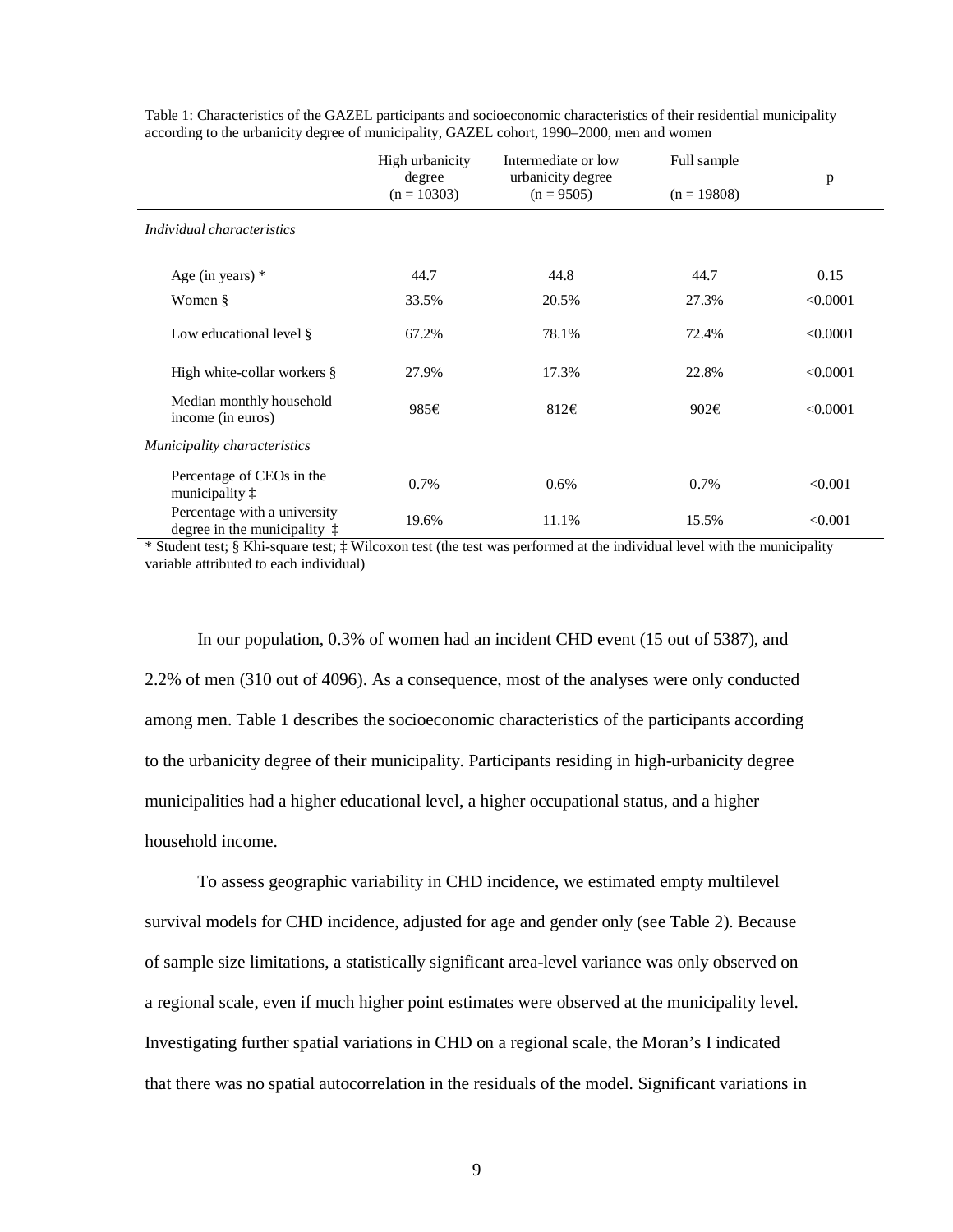CHD incidence were observed between regions among high urbanicity participants (area-level variance  $= 0.125$ , p  $= 0.008$ ). In contrast, there was no variability at all among participants from intermediate or low urbanicity degree territories (area-level variance  $= 0.001$ ,  $p = 0.49$ ). Accordingly, all the following analyses are conducted among men from municipalities with a high urbanicity degree (6852 men, 127 CHD incident events), using multilevel models with individuals nested within region.

Table 2: Variance of the area random effect estimated from separate two-level (individuals, areas) empty multilevel survival models for CHD incidence (adjusted for age and gender), GAZEL cohort, 1990-2000, men and women

|                    | Full population   | Intermediate or low urbanicity<br>degree | High urbanicity degree |  |
|--------------------|-------------------|------------------------------------------|------------------------|--|
| <b>Full</b> sample |                   |                                          |                        |  |
| Geographical scale |                   |                                          |                        |  |
| Municipality level | $0.235$ (p=0.32)  | $0.083$ (p=0.43)                         | $0.262$ (p=0.32)       |  |
| County level       | $0.048$ (p=0.19)  | $0.001$ (p=0.45)                         | $0.132$ (p=0.06)       |  |
| Region level       | $0.038$ (p=0.04)  | $0.001$ (p=0.50)                         | $0.135$ (p=0.003)      |  |
| Among males        |                   |                                          |                        |  |
| Geographical scale |                   |                                          |                        |  |
| Municipality level | $0.150$ (p=0.39)  | $0.021$ (p=0.39)                         | $0.204$ (p=0.370)      |  |
| County level       | $0.044$ (p=0.21)  | $0.001$ (p=0.45)                         | $0.103$ (p=0.110)      |  |
| Region level       | $0.040$ (p=0.055) | $0.001$ (p=0.49)                         | $0.125$ (p=0.008)      |  |

Individual sociodemographic characteristics were then included into the model for CHD incidence (among male residents of high-urbanicity degree municipalities). As seen in Table 3, CHD incidence increased with decreasing occupational status and decreasing educational attainment. CHD incidence was not associated with household income. After including individual sociodemographic characteristics, the between-region variance decreased by 38%.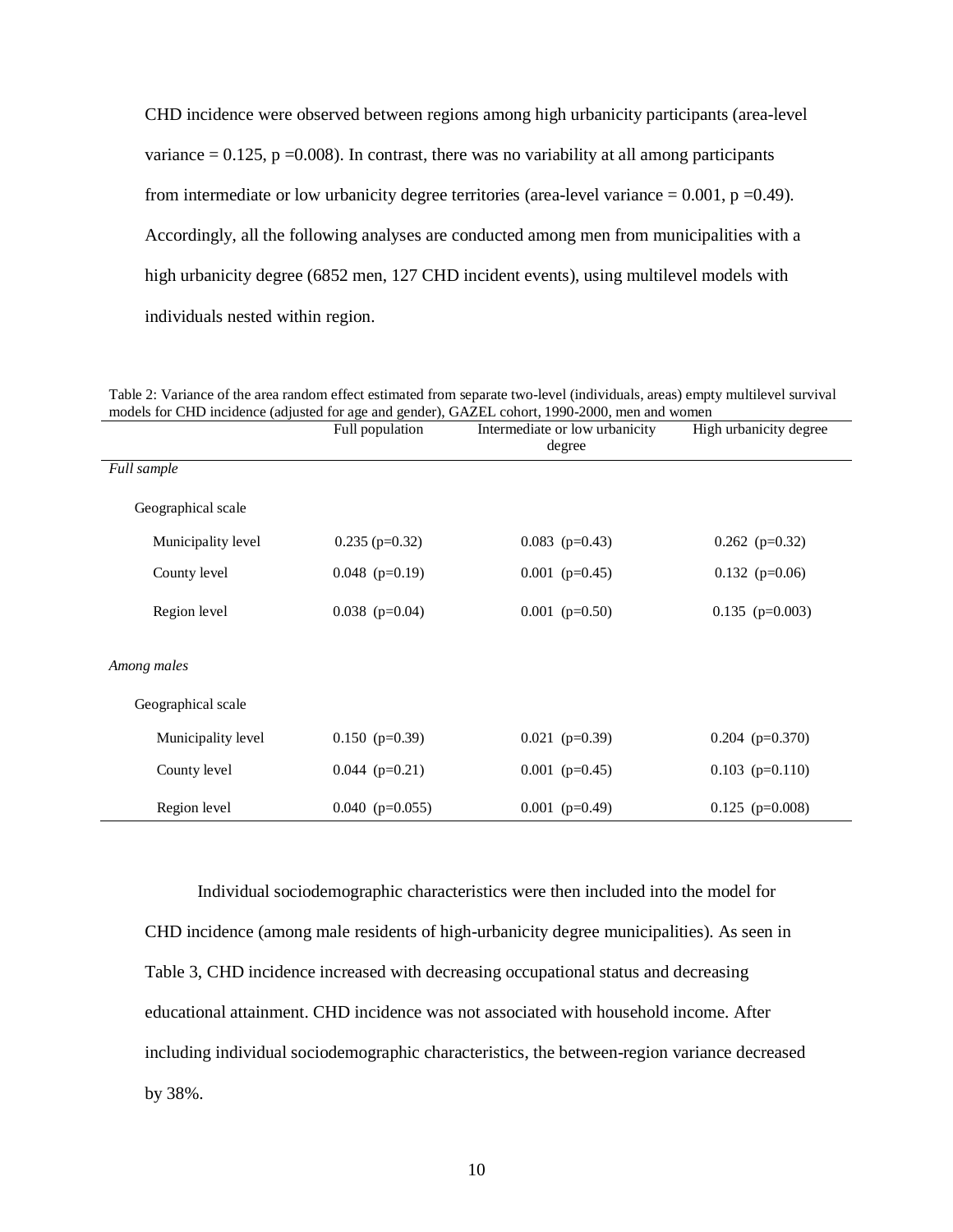|                                     | Empty model         | Model including<br>socioeconomic<br>characteristics | Model further including<br>the municipality<br>variable | Model further<br>including risk factors |
|-------------------------------------|---------------------|-----------------------------------------------------|---------------------------------------------------------|-----------------------------------------|
| $(unit = 5 years)$<br>Age           | 3.15 (2.30 to 4.31) | 4.42 (3.15 to 6.20)                                 | 4.48 (3.19 to 6.28)                                     | 4.35 (3.08 to 6.12)                     |
| Occupation (vs. high white-         |                     |                                                     |                                                         |                                         |
| collar workers)                     |                     |                                                     |                                                         |                                         |
| Low white-collar<br>workers         |                     | 1.68 (1.04 to 2.70)                                 | 1.62 $(1.01 \text{ to } 2.61)$                          | 1.64 (1.01 to 2.64)                     |
| Blue-collar workers                 |                     | 1.82 (0.97 to 3.43)                                 | 1.79 (0.95 to 3.35)                                     | 1.79 (0.95 to 3.40)                     |
| Single (vs. married or              |                     | 1.20 $(0.68 \text{ to } 2.13)$                      | 1.20 $(0.68 \text{ to } 2.13)$                          | 1.04 (0.58 to 1.87)                     |
| cohabiting)                         |                     |                                                     |                                                         |                                         |
| Low educational attainment          |                     | 1.80 (1.13 to 2.85)                                 | 1.71 (1.08 to 2.72)                                     | 1.61 (1.01 to 2.55)                     |
| Income (vs. high income)            |                     |                                                     |                                                         |                                         |
| Medium income                       |                     | 1.09 (0.69 to 1.73)                                 | 1.09 $(0.69 \text{ to } 1.72)$                          | 1.05 $(0.66 \text{ to } 1.67)$          |
| Low income                          |                     | 1.34 (0.85 to 2.12)                                 | 1.30 (0.82 to 2.06)                                     | 1.26 (0.79 to 2.00)                     |
| Municipality percentage of          |                     |                                                     |                                                         |                                         |
| CEOs (vs. 4 <sup>th</sup> quartile) |                     |                                                     |                                                         |                                         |
| $3rd$ quartile                      |                     |                                                     | 1.10 $(0.66 \text{ to } 1.83)$                          | 1.05 $(0.63 \text{ to } 1.76)$          |
| $2nd$ quartile                      |                     |                                                     | 1.39 (0.86 to 2.27)                                     | 1.36 (0.84 to 2.22)                     |
| $1st$ quartile                      |                     |                                                     | 1.74 (1.08 to 2.79)                                     | 1.58 (0.98 to 2.56)                     |
| BMI (vs. below 25)                  |                     |                                                     |                                                         |                                         |
| Between 25 and 30                   |                     |                                                     |                                                         | 1.21 (0.84 to 1.76)                     |
| Greater than 30                     |                     |                                                     |                                                         | 1.94 (1.08 to 3.51)                     |
| Smoking (vs. non-smokers)           |                     |                                                     |                                                         |                                         |
| Former smokers                      |                     |                                                     |                                                         | 1.21 (0.77 to 1.89)                     |
| Light to moderate<br>smokers        |                     |                                                     |                                                         | 1.77 (1.08 to 2.90)                     |
| Hard smokers                        |                     |                                                     |                                                         | 2.79 (1.77 to 4.40)                     |
| Diabetes                            |                     |                                                     |                                                         | 2.08 (0.88 to 4.91)                     |
| Hypertension                        |                     |                                                     |                                                         | 1.58 (1.04 to 2.40)                     |
| Cholesterol                         |                     |                                                     |                                                         | 2.27 (1.56 to 3.29)                     |
| Area-level variance (p-value)       | $0.125$ (p=0.008)   | 0.077<br>$(p=0.10)$                                 | 0.064<br>$(p=0.15)$                                     | 0.072<br>$(p=0.11)$                     |

Table 3: Associations between individual and municipality characteristics and CHD incidence (hazard ratios and 95% CI), GAZEL cohort, 1990-2000, men residing in high-urbanicity degree municipalities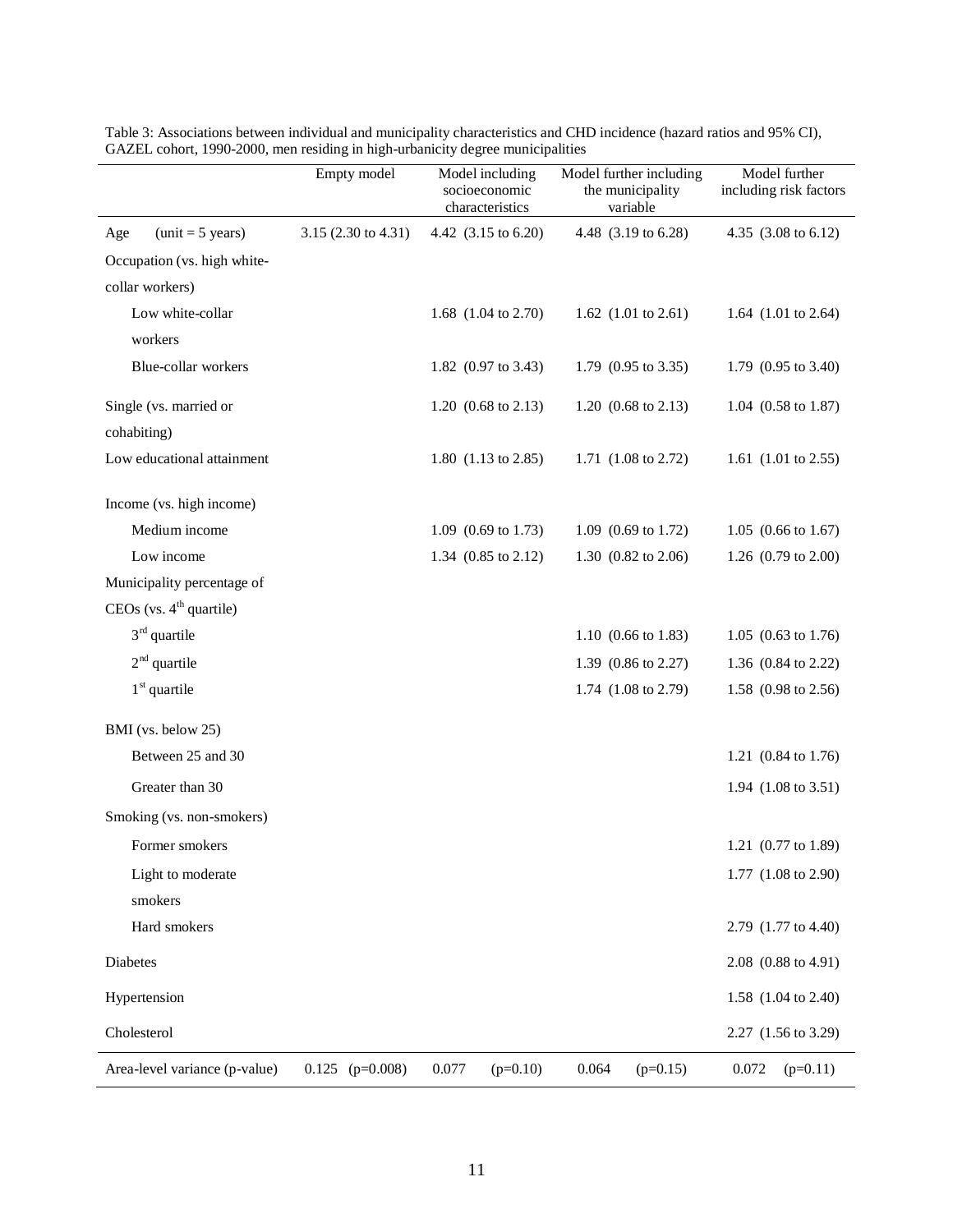The two municipality socioeconomic variables were then considered in the analyses. For each of them, we observed a graded increase in CHD incidence with decreasing socioeconomic position of the municipality of residence (Table 4, descriptive data). A perhaps stronger gradient was observed for the municipality percentage of CEOs than for the percentage of inhabitants with a university degree.

% of CHD events Percentage of CEOs in the municipality  $4<sup>th</sup>$  quartile  $3<sup>rd</sup>$  quartile  $2<sup>nd</sup>$  quartile  $\overline{1}^{\text{rst}}$  quartile 1.70% 1.86% 2.52% 2.92%  $Z = -2.70$  p=0.003  $*$ Percentage of population with a university degree or equivalent 4<sup>th</sup> quartile  $3<sup>rd</sup>$  quartile  $2<sup>nd</sup>$  quartile  $1^{\text{rst}}$  quartile 1.86% 1.93% 2.56% 2.64%  $Z = -1.84$  p=0.032  $*$ 

Table 4: Percentage of CHD incident cases in each quartile of municipality characteristics, GAZEL cohort, 1990-2000, men residing in high-urbanicity degree municipalities

\* Cochran-Armitage trend test, bilateral

These two municipality variables were then introduced each into a separate multilevel model for CHD incidence adjusted for individual sociodemographic characteristics. As shown in Table 3 (third column), the municipality percentage of CEOs was significantly associated with CHD incidence after individual-level adjustment. In contrast, the association between municipality education and CHD incidence was no longer significant after controlling for individual sociodemographic characteristics (not shown in a table; hazard ratios for the third, second, and first quartiles of municipality education were 1.02 [95% CI: 0.61 to 1.70], 1.42 [95% CI: 0.88 to 2.30], and 1.34 [95% CI: 0.82 to 2.22]).

Original to the present article is the aim to assess how each of the CHD risk factors may contribute, independently, to the association between area socioeconomic position and CHD incidence. First, we estimated associations between each of the two area variables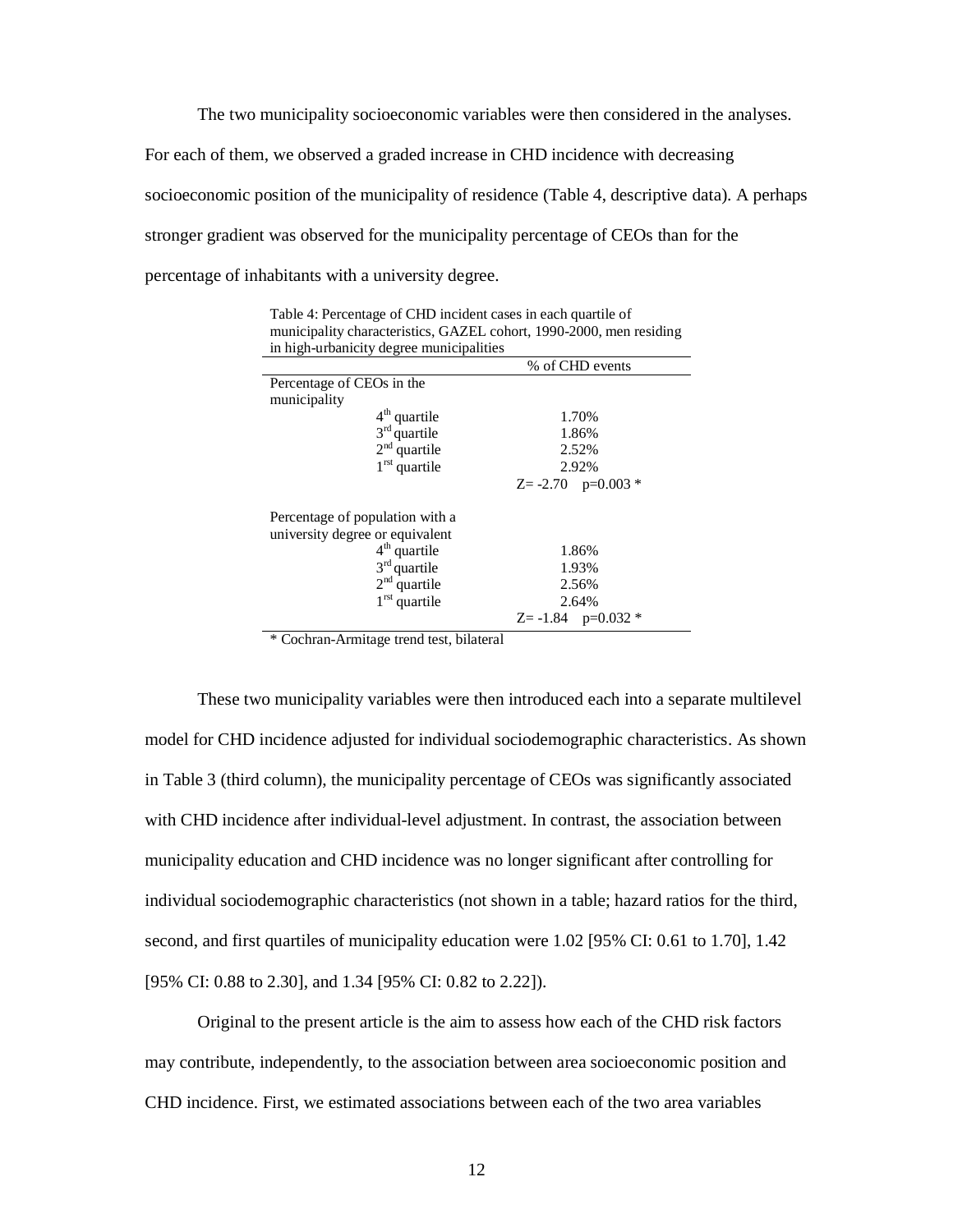considered separately and the different risk factors, adjusted for individual socioeconomic characteristics (Tables 5a and 5b). Overall, increased risks of overweight and obesity, smoking, and cholesterol were observed in low socioeconomic position municipalities (however, the municipality socioeconomic variables associated with the outcome was not the same for all risk factors).

All five risk factors were simultaneously introduced into the multilevel model for CHD. People with a higher BMI, smokers, and persons with hypertension and cholesterol had a higher risk of CHD incidence (Table 3). After controlling for risk factors, the CHD risk difference between municipalities with a low and high percentage of CEOs was not longer statistically significant, even if a pattern of association remained apparent.

In a final step, to assess the extent to which controlling for risk factors resulted in a decrease of the association between area socioeconomic position and CHD incidence, models for CHD incidence were reestimated with the percentage of CEOs introduced as an ordinal variable coded from 1 to 4. Such model was fitted to the data with either (i) no risk factors introduced into the model, (ii) each of the CHD risk factors included separately, or (iii) all risk factors considered simultaneously (results not shown). The association between the municipality percentage of CEOs and CHD incidence decreased by 13% when including all risk factors simultaneously into the model, suggesting that only a small part of the association was "explained" by risk factors. Inclusion of each risk factor into a separate model suggested that cholesterol (9% decrease) and smoking (6% decrease) made the largest contribution to this modest reduction in effect size.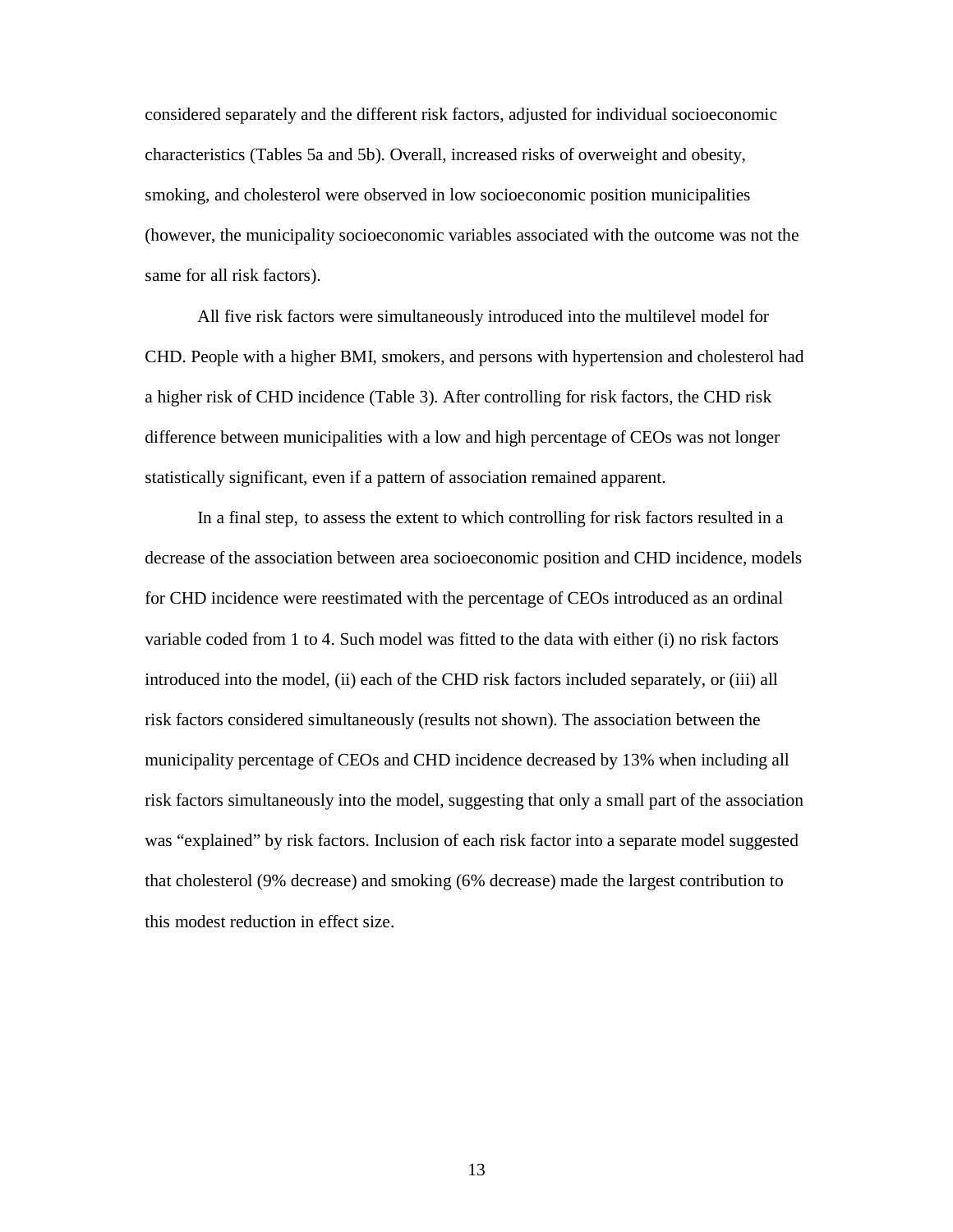Table 5a: Associations between municipality characteristics and body mass index (overweight and obesity) and smoking (former smoker and current smoker), from multilevel logistic models adjusted for individual socioeconomic characteristics, GAZEL cohort, 1990-2000, men residing in high-urbanicity degree municipalities

|                                                                          | Overweight<br>(vs. normal weight) |                           | Obesity<br>(vs. normal weight) |                           | Former smoker<br>(vs. non-smoker) |                           | Current smoker<br>(vs. non-smoker) |                           |
|--------------------------------------------------------------------------|-----------------------------------|---------------------------|--------------------------------|---------------------------|-----------------------------------|---------------------------|------------------------------------|---------------------------|
|                                                                          | <b>OR</b>                         | 95% CI                    | OR.                            | 95% CI                    | <b>OR</b>                         | 95% CI                    | <b>OR</b>                          | 95% CI                    |
| Percentage of CEOs in                                                    |                                   |                           |                                |                           |                                   |                           |                                    |                           |
| the municipality                                                         |                                   |                           |                                |                           |                                   |                           |                                    |                           |
| $4th$ quartile                                                           | 1.00                              |                           | 1.00                           |                           | 1.00                              |                           | 1.00                               |                           |
| $3rd$ quartile                                                           | 0.91                              | $(0.78 \text{ to } 1.06)$ | 0.80                           | $(0.56 \text{ to } 1.15)$ | 1.14                              | $(0.96 \text{ to } 1.34)$ | 1.17                               | $(0.99 \text{ to } 1.39)$ |
| $2nd$ quartile                                                           | 1.05                              | $(0.90 \text{ to } 1.22)$ | 1.08                           | $(0.76 \text{ to } 1.52)$ | 1.10                              | $(0.93 \text{ to } 1.29)$ | 1.11                               | $(0.94 \text{ to } 1.32)$ |
| $1rst$ quartile                                                          | 1.02                              | $(0.88 \text{ to } 1.19)$ | 0.99                           | $(0.69 \text{ to } 1.40)$ | 1.13                              | $(0.96 \text{ to } 1.34)$ | 1.30                               | $(1.10 \text{ to } 1.54)$ |
| Trend test                                                               |                                   | $p=0.54$                  |                                | $p=0.61$                  |                                   | $p=0.22$                  |                                    | $p=0.02$                  |
| Percentage of<br>population with a<br>university degree or<br>equivalent |                                   |                           |                                |                           |                                   |                           |                                    |                           |
| $4th$ quartile                                                           | 1.00                              |                           | 1.00                           |                           | 1.00                              |                           | 1.00                               |                           |
| $3rd$ quartile                                                           | 0.96                              | $(0.83 \text{ to } 1.12)$ | 1.23                           | $(0.85 \text{ to } 1.80)$ | 1.11                              | $(0.94 \text{ to } 1.31)$ | 1.04                               | $(0.88 \text{ to } 1.23)$ |
| $2nd$ quartile                                                           | 1.26                              | $(1.08 \text{ to } 1.47)$ | 1.43                           | $(0.98 \text{ to } 2.01)$ | 0.99                              | $(0.83 \text{ to } 1.17)$ | 0.94                               | $(0.79 \text{ to } 1.12)$ |
| $1rst$ quartile                                                          | 1.28                              | $(1.10 \text{ to } 1.50)$ | 1.61                           | $(1.11 \text{ to } 2.35)$ | 1.21                              | $(1.01 \text{ to } 1.44)$ | 1.04                               | $(0.95 \text{ to } 1.35)$ |
| Trend test                                                               |                                   | p<0.001                   |                                | p<0.01                    |                                   | p<0.11                    |                                    | $p=0.54$                  |

Table 5b: Associations between municipality characteristics and diabetes, hypertension, and cholesterol, from multilevel logistic models adjusted for individual socioeconomic characteristics, GAZEL cohort, 1990-2000, men residing in highurbanicity degree municipalities

|                                                                       | Diabetes  |                           | Hypertension |                           | Cholesterol |                           |
|-----------------------------------------------------------------------|-----------|---------------------------|--------------|---------------------------|-------------|---------------------------|
|                                                                       | <b>OR</b> | 95% CI                    | <b>OR</b>    | 95% CI                    | <b>OR</b>   | 95% CI                    |
| Percentage of CEOs in the<br>municipality                             |           |                           |              |                           |             |                           |
| $4th$ quartile                                                        | 1.00      |                           | 1.00         |                           | 1.00        |                           |
| $3rd$ quartile                                                        | 1.69      | $(0.94 \text{ to } 3.05)$ | 1.02         | $(0.82 \text{ to } 1.27)$ | 1.08        | $(0.88 \text{ to } 1.31)$ |
| $2nd$ quartile                                                        | 1.21      | $(0.65 \text{ to } 2.28)$ | 1.13         | $(0.91 \text{ to } 1.40)$ | 1.16        | $(0.95 \text{ to } 1.40)$ |
| $1^{\text{rst}}$ quartile                                             | 1.31      | $(0.71 \text{ to } 2.44)$ | 1.00         | $(0.80 \text{ to } 1.25)$ | 1.20        | $(0.99 \text{ to } 1.46)$ |
| Trend test                                                            |           | $p=0.74$                  |              | $p=0.86$                  |             | $p=0.10$                  |
| Percentage of population<br>with a university degree or<br>equivalent |           |                           |              |                           |             |                           |
| $4th$ quartile                                                        | 1.00      |                           | 1.00         |                           | 1.00        |                           |
| $3rd$ quartile                                                        | 1.00      | $(0.56 \text{ to } 1.78)$ | 1.03         | $(0.83 \text{ to } 1.29)$ | 1.19        | $(0.98 \text{ to } 1.45)$ |
| $2nd$ quartile                                                        | 0.73      | $(0.39 \text{ to } 1.37)$ | 1.21         | $(0.97 \text{ to } 1.51)$ | 1.18        | $(0.97 \text{ to } 1.44)$ |
| $1^{\text{rst}}$ quartile                                             | 1.17      | $(0.66 \text{ to } 2.07)$ | 1.05         | $(0.83 \text{ to } 1.32)$ | 1.23        | $(1.00 \text{ to } 1.51)$ |
| Trend test                                                            |           | $p=0.76$                  |              | $p=0.34$                  |             | $p=0.23$                  |

#### **Discussion**

As in other previous studies conducted in the US or Europe,[2][11][14][16][33][34] the

present work reports an association between an area socioeconomic variable and CHD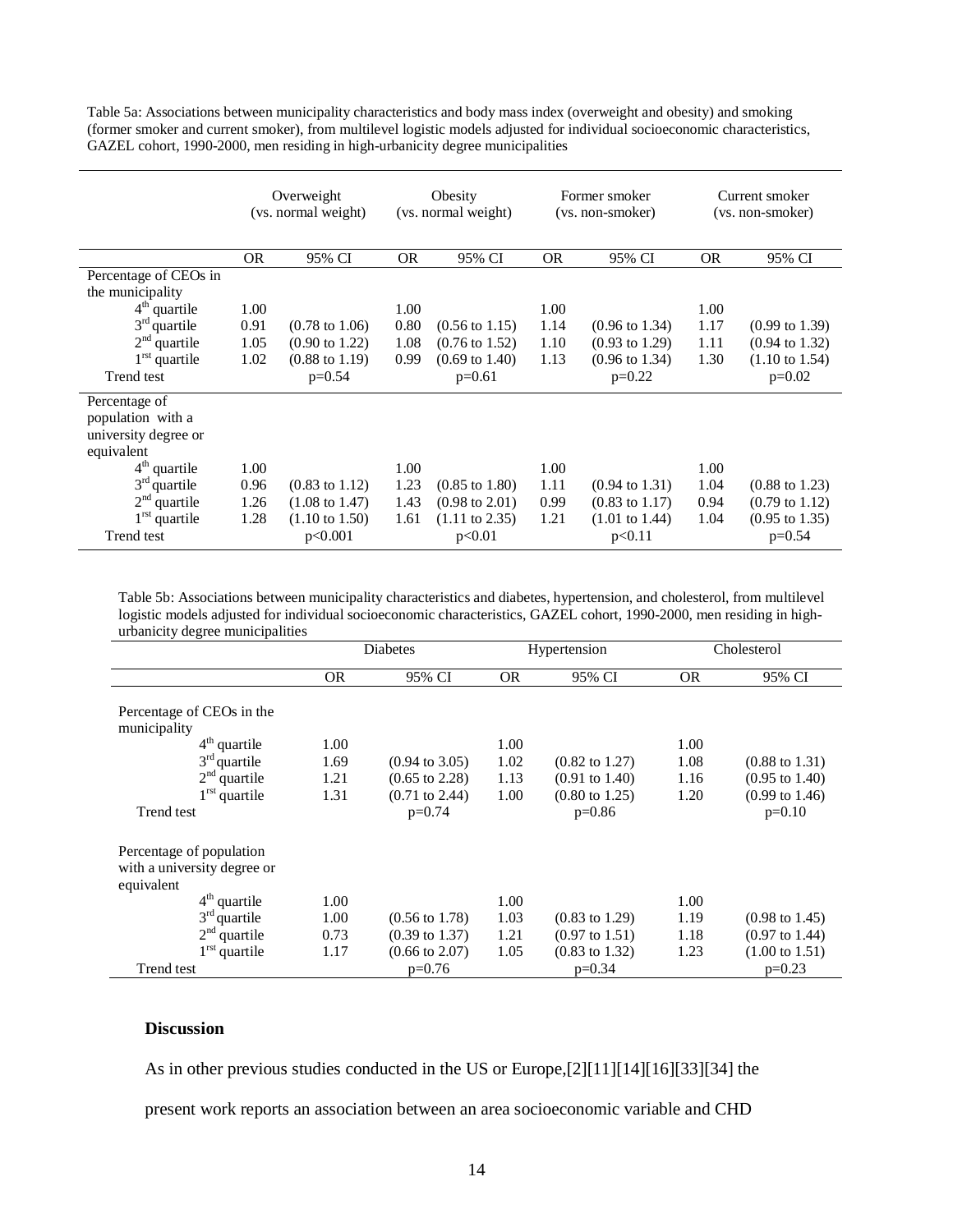incidence, beyond effects of individual characteristics. Moreover, it was found that traditional CHD risk factors, though strongly associated with CHD, only mediated a modest part of the association between area socioeconomic position and CHD incidence. Perhaps smoking and cholesterol had a larger mediating role than other risk factors.

However, there are limitations to the present study. First, residential areas were defined on a broader scale than in previous studies.[34] It is interesting to note that an area "effect" was observed even at this scale. Second, assessment of common chronic conditions based on self-reports is a potential source of misclassification. However, some studies have reported a high agreement between self-reports and medical records for diabetes and hypertension,[35] even if self-reported chronic diseases are likely to be affected by underreporting because of the associated stigma or lack of knowledge or denial.[36] Despite this limitation, associations between these risk factors and CHD were observed in our data. A reason may be that the participants, as part of a large national company, are followed yearly by physicians of the company.[19]

Strengths of the present study include the careful follow-up of CHD events[18] and the rather long follow-up period (11 years), as well as the fact that, to the best of our knowledge, no previous multilevel study of the association between area social variables and CHD has been conducted in France.

We first assessed geographic variations in CHD incidence over the French territory. Of interest was the finding that only high-urbanicity residents contributed to between-region variations in CHD incidence. This finding is coherent with those of a previous study that reported a certain homogeneity in CHD incidence among non-urban residents.[37]

The percentage of CEOs in the municipality was used to characterize the socioeconomic environment. Our *a priori* assumption in using this indicator was that CEOs may have the opportunity to choose the most attractive residential environments; thus the area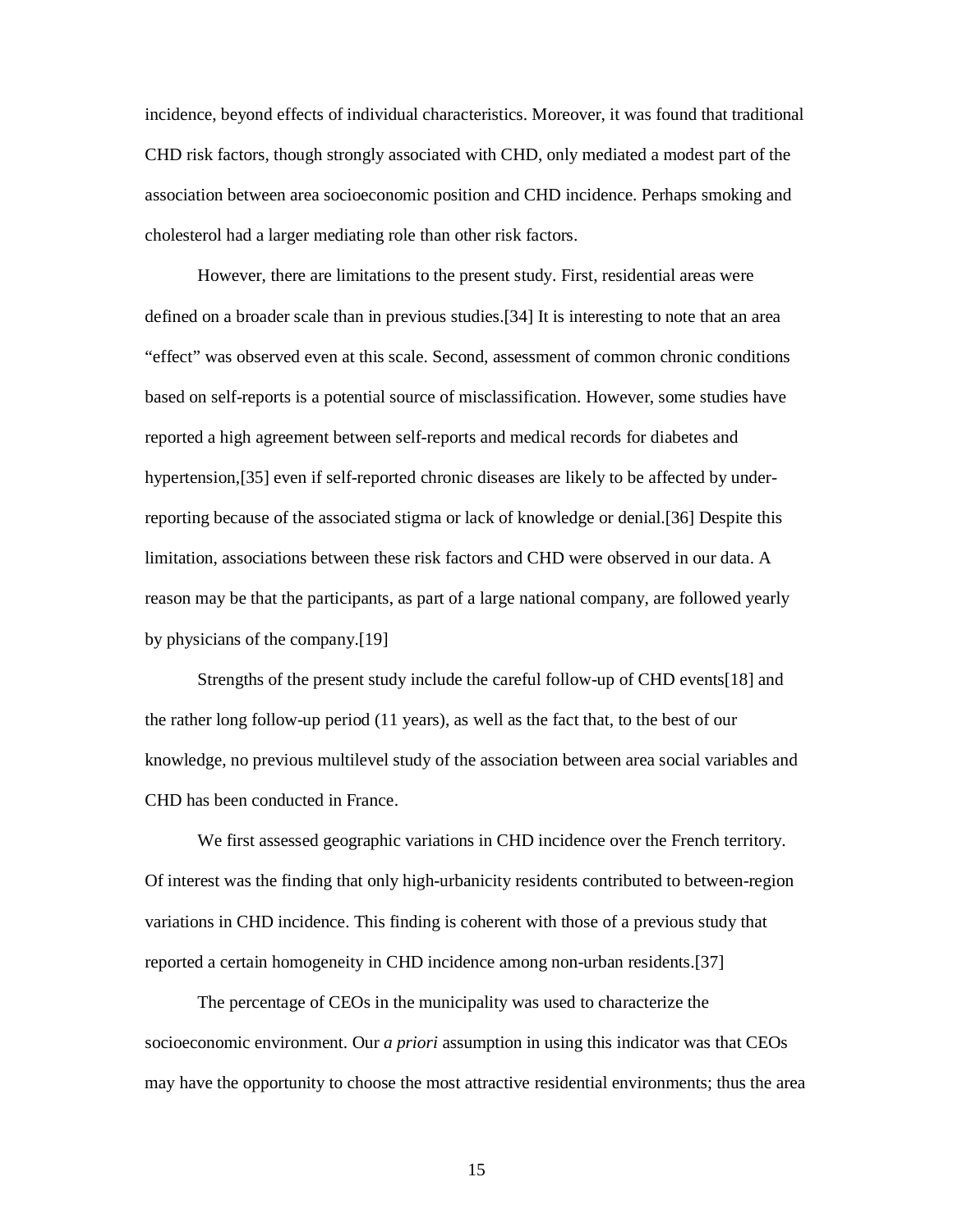percentage of CEOs may constitute an accurate proxy of desirable, high-social status, and advantaged areas. After adjustment for several individual socioeconomic characteristics, we found that CHD risk increased with decreasing area percentage of CEOs (it should be noted, however, that the other area variable considered based on residents' educational attainment was not associated with the outcome). Based on previous literature,[38] a stronger association may be expected if the association was estimated on a more local scale (e.g., at the neighbourhood level).

In the literature, it is generally hypothesized that associations between area socioeconomic variables and CHD are to some extent mediated by the traditional cardiovascular risk factors.[34][39] However, empirically, most studies that explicitly tested this association[11][14][33][40][41][42][43][44][45][46][47][48][49][50] observed that the area–CHD associations remained unchanged or only slightly decreased or increased after introduction of the risk factors. The present study is coherent with this literature as the area– CHD incidence association only decreased by slightly more than 10% when 5 of the traditional risk factors were introduced into the model.

Original to the present study was the attempt to assess whether some of the traditional risk factors may have a more important role than other in mediating the association between area socioeconomic position and CHD incidence. To the best of our knowledge, all studies that considered several risk factors as potential mediators included them simultaneously into the model, not allowing to separate the mediating role of the different factors. Our results suggest that smoking and cholesterol may have a greater contribution than other risk factors in the area–CHD association.

Future studies will have to assess whether this result is generalisable to other populations, and more importantly, to identify the other numerous processes involved in that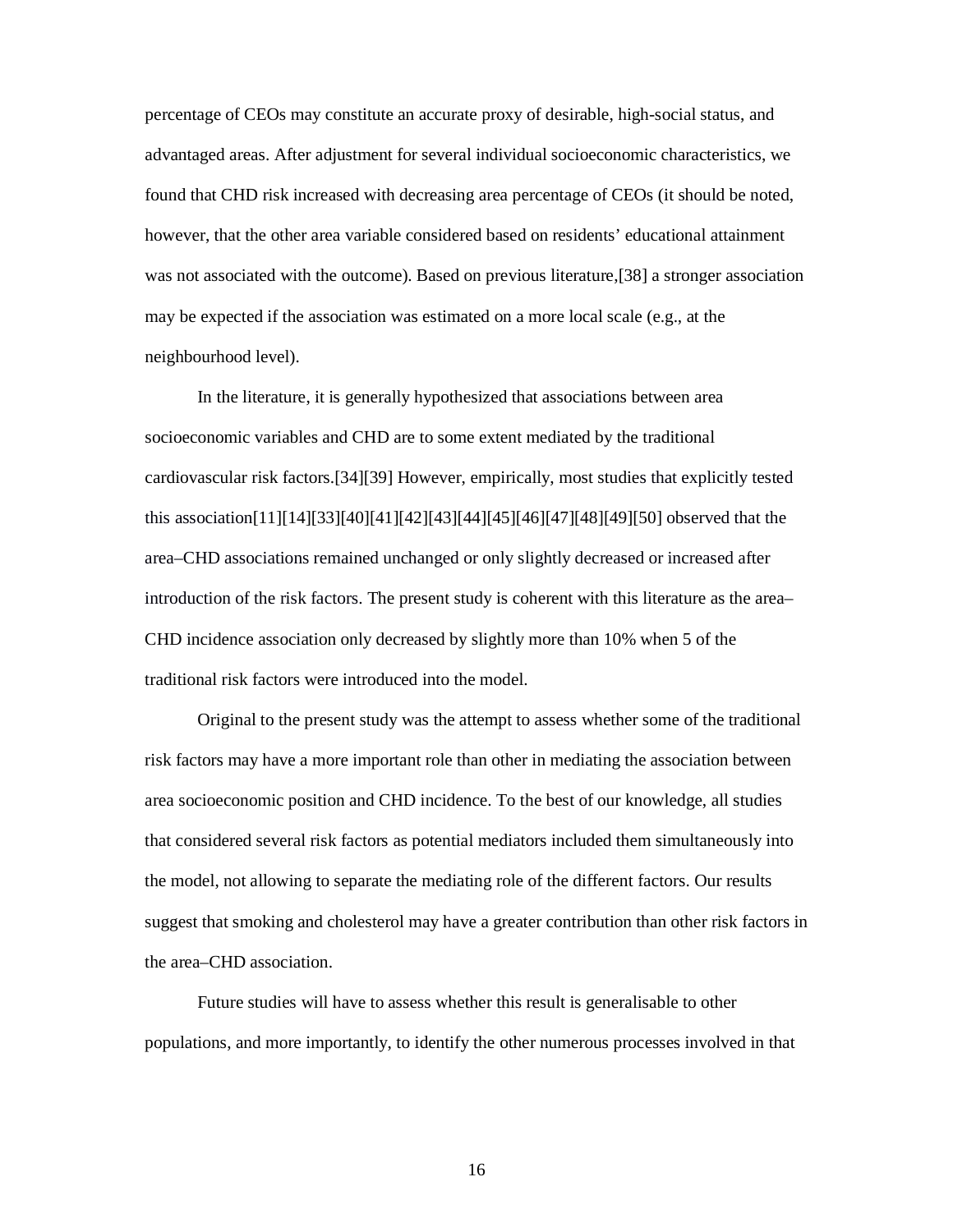part of the association between area socioeconomic position and CHD that is not "explained" by traditional cardiovascular risk factors.

### **References**

1 Kawachi IB, L. *Neighborhoods and health*. New York: Oxford University Press, 2003.

2 Chaix B. Geographic life environments and coronary heart disease: a systematic review, theoretical contributions, methodological updates, and a research agenda. *Annu Rev Public Health* 2009;**30, in press**.

3 Duncan C, Jones K, Moon G. Smoking and deprivation: are there neighbourhood effects? *Soc Sci Med* 1999;**48**:497-505.

4 Kleinschmidt I, Hills M, Elliott P. Smoking behaviour can be predicted by neighbourhood deprivation measures. *J Epidemiol Community Health* 1995;**49 Suppl 2**:S72-S7.

5 Sundquist J, Malmstrom M, Johansson SE. Cardiovascular risk factors and the neighbourhood environment: a multilevel analysis. *Int J Epidemiol* 1999;**28**:841-5.

6 Yen IH, Kaplan GA. Neighborhood social environment and risk of death: multilevel evidence from the Alameda County Study. *Am J Epidemiol* 1999;**149**:898-907.

7 Kaplan GA, Keil JE. Socioeconomic factors and cardiovascular disease: a review of the literature. *Circulation* 1993;**88**:1973-98.

8 Lawlor DA, Bedford C, Taylor M*, et al.* Geographical variation in cardiovascular disease, risk factors, and their control in older women: British Women's Heart and Health Study. *J Epidemiol Community Health* 2003;**57**:134-40.

9 Morris RW, Whincup PH, Lampe FC*, et al.* Geographic variation in incidence of coronary heart disease in Britain: the contribution of established risk factors. *Heart* 2001;**86**:277-83.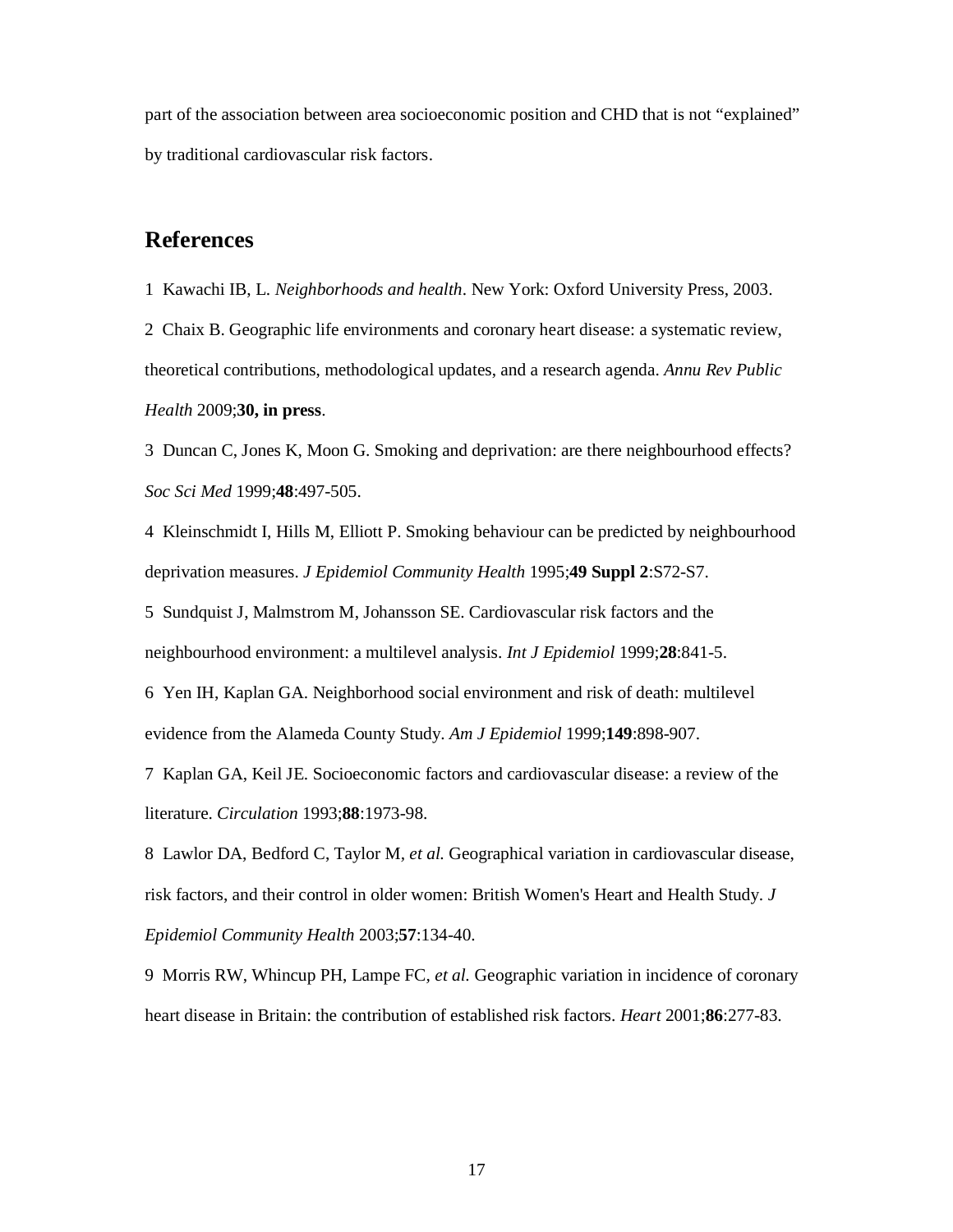10 Chaix B, Rosvall M, Merlo J. Recent increase of neighborhood socioeconomic effects on ischemic heart disease mortality: a multilevel survival analysis of two large Swedish cohorts. *Am J Epidemiol* 2007;**165**:22-6.

11 Diez-Roux AV, Nieto FJ, Muntaner C*, et al.* Neighborhood environments and coronary heart disease: a multilevel analysis. *Am J Epidemiol* 1997;**146**:48-63.

12 Diez Roux AV. Residential environments and cardiovascular risk. *J Urban Health* 2003;**80**:569-89.

13 Davey Smith G, Hart C, Watt G*, et al.* Individual social class, area-based deprivation, cardiovascular disease risk factors, and mortality: the Renfrew and Paisley Study. *J Epidemiol Community Health* 1998;**52**:399-405.

14 Diez Roux AV, Merkin SS, Arnett D*, et al.* Neighborhood of residence and incidence of coronary heart disease. *N Engl J Med* 2001;**345**:99-106.

15 Chaix B, Rosvall M, Merlo J. Assessment of the magnitude of geographic variations and socioeconomic contextual effects on ischaemic heart disease mortality: a multilevel survival analysis of a large Swedish cohort. *J Epidemiol Community Health* 2006;**in press**.

16 Chaix B, Rosvall M, Merlo J. Neighborhood socioeconomic deprivation and residential instability: effects on incidence of ischemic heart disease and survival after myocardial infarction. *Epidemiology* 2007;**18**:104-11.

17 Chaix B, Chauvin P. Tobacco and alcohol consumption, sedentary lifestyle and overweightness in France: a multilevel analysis of individual and area-level determinants. *Eur J Epidemiol* 2003;**18**:531-8.

18 Goldberg M, Chastang JF, Leclerc A*, et al.* Socioeconomic, demographic, occupational, and health factors associated with participation in a long-term epidemiologic survey: a prospective study of the French GAZEL cohort and its target population. *Am J Epidemiol* 2001;**154**:373-84.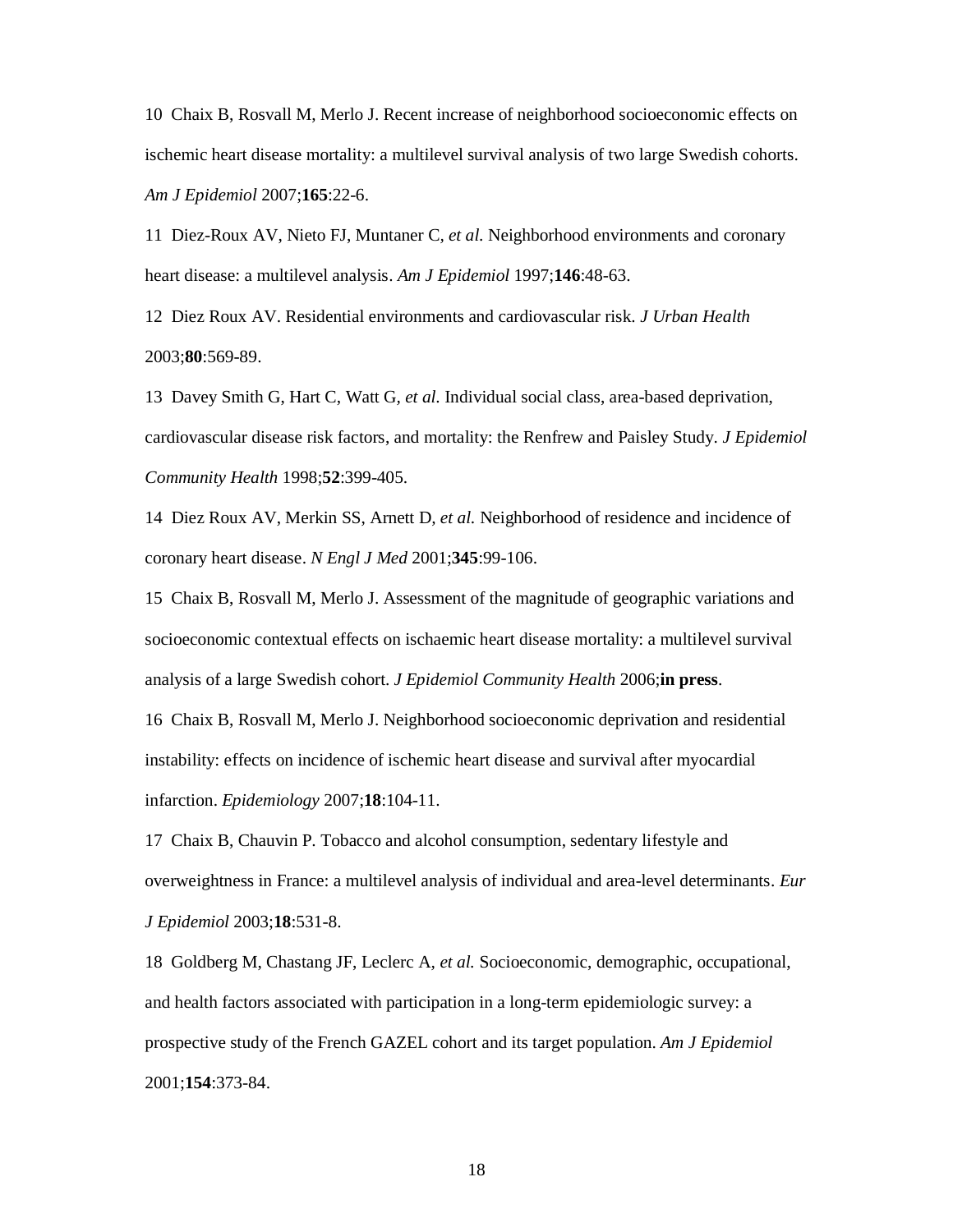19 Goldberg M, Chastang JF, Zins M*, et al.* Health problems were the strongest predictors of attrition during follow-up of the GAZEL cohort. *J Clin Epidemiol* 2006;**59**:1213-21.

20 Goldberg M, Leclerc A, Bonenfant S*, et al.* Cohort profile: the GAZEL Cohort Study. *Int J Epidemiol* 2007;**36**:32-9.

21 Allonier C, Chevalier A, Zins M*, et al.* Anxiety or depressive disorders and risk of ischaemic heart disease among French power company employees. *Int J Epidemiol* 2004;**33**:779-86.

22 Chevalier A, Zins M, Godard C*, et al.* [ A registry of ischaemic cardiopathies among active workers at Electricite de France-Gaz de France. Program development and first results]. *Rev Epidemiol Sante Publique* 2001;**49**:51-60.

23 INSEE. *Nomenclature des professions et catégories socioprofessionnelles [List of professions and social categories] (in French)*. Paris, France: Institut National de la Statistique et des Etudes Economiques, 1994.

24 Snijders T, Bosker R. *Multilevel Analysis. An introduction to basic and advanced multilevel modelling*. London, UK: Sage Publications, 1999.

25 Merlo J, Chaix B, Yang M*, et al.* A brief conceptual tutorial of multilevel analysis in social epidemiology – linking the statistical concept of clustering to the idea of contextual phenomenon. *J Epidemiol Community Health* 2005;**59**:443-9.

26 Merlo J, Chaix B, Yang M*, et al.* A brief conceptual tutorial on multilevel analysis in social epidemiology: interpreting neighbourhood differences and the effect of neighbourhood characteristics on individual health. *J Epidemiol Community Health* 2005;**59**:1022-8.

27 Merlo J, Yang M, Chaix B*, et al.* A brief conceptual tutorial of multilevel analysis in social epidemiology - investigating contextual phenomena in different groups of individuals. *J Epidemiol Community Health* 2005;**59**:729-36.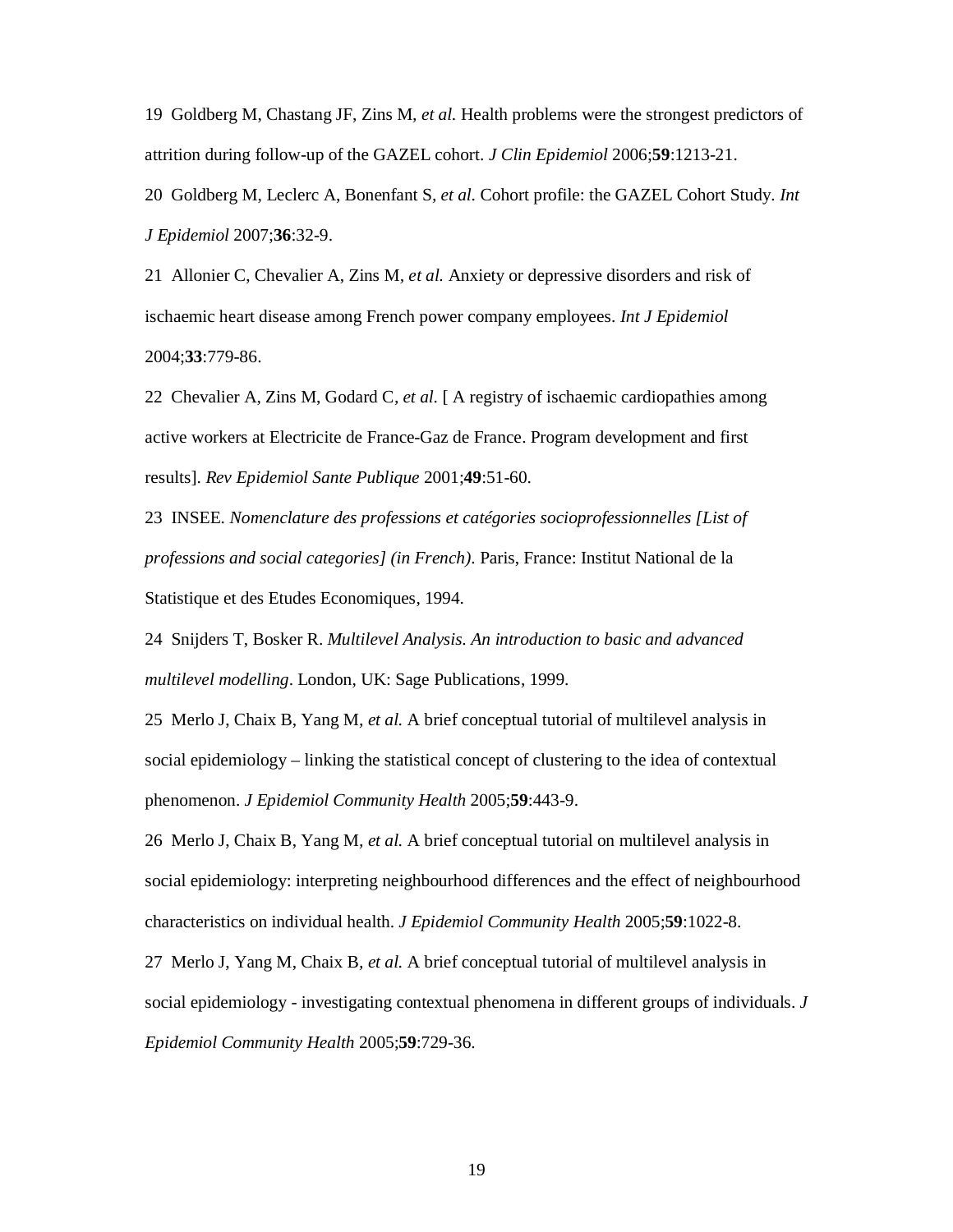28 Walter SD. The analysis of regional patterns in health data. II. The power to detect environmental effects. *Am J Epidemiol* 1992;**136**:742-59.

29 Odland J. *Spatial autocorrelation*. Newbury Park, CA: Sage Publications, 1988.

30 Rice N, Carr-Hill R, Dixon P*, et al.* The influence of households on drinking behaviour: a multilevel analysis. *Soc Sci Med* 1998;**46**:971-9.

31 O'Campo P, Gielen AC, Faden RR*, et al.* Violence by male partners against women during the childbearing year: a contextual analysis. *Am J Public Health* 1995;**85**:1092-7.

32 Therneau T. *Survival R package, version 2.20*: (Accessed November 15, 2005, at

http://www.r-project.org/):(Available at http://www.r-project.org/).

33 Chaix B, Lindstrom M, Merlo J*, et al.* Neighbourhood social interactions and risk of acute myocardial infarction. *J Epidemiol Community Health* 2008;**62**:62-8.

34 Chaix B, Rosvall M, Merlo J. Recent increase of neighborhood socioeconomic effects on ischemic heart disease mortality: a multilevel survival analysis of two large Swedish cohorts. *Am J Epidemiol* 2007;**165**:22-6.

35 Okura Y, Urban LH, Mahoney DW*, et al.* Agreement between self-report questionnaires and medical record data was substantial for diabetes, hypertension, myocardial infarction and stroke but not for heart failure. *J Clin Epidemiol* 2004;**57**:1096-103.

36 Metzger MH, Goldberg M, Chastang JF*, et al.* Factors associated with self-reporting of chronic health problems in the French GAZEL cohort. *J Clin Epidemiol* 2002;**55**:48-59.

37 Chaix B, Rosvall M, Merlo J. Assessment of the magnitude of geographic variations and socioeconomic contextual effects on ischaemic heart disease mortality: a multilevel survival analysis of a large Swedish cohort. *J Epidemiol Community Health* 2007;**61**:349-55.

38 Chaix B, Merlo J, Subramanian SV*, et al.* Comparison of a spatial perspective with the multilevel analytic approach in neighborhood studies: the case of mental and behavioral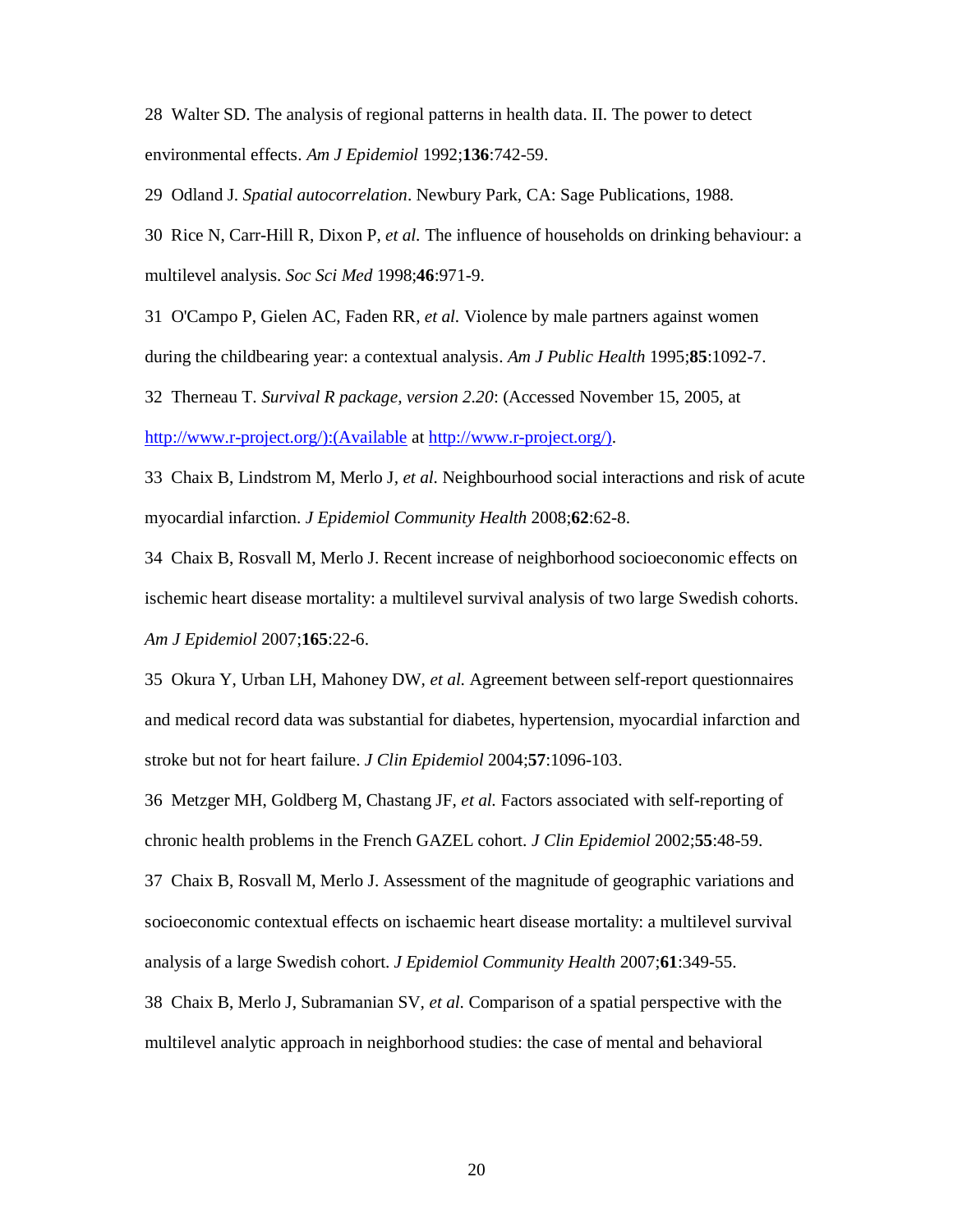disorders due to psychoactive substance use in Malmö, Sweden, 2001. *Am J Epidemiol* 2005;**162**:171-82.

39 Stjarne MK, Fritzell J, De Leon AP*, et al.* Neighborhood socioeconomic context, individual income and myocardial infarction. *Epidemiology* 2006;**17**:14-23.

40 Kolegard Stjarne M, Diderichsen F, Reuterwall C*, et al.* Socioeconomic context in area of living and risk of myocardial infarction: results from Stockholm Heart Epidemiology Program (SHEEP). *J Epidemiol Community Health* 2002;**56**:29-35.

41 Borrell LN, Diez Roux AV, Rose K*, et al.* Neighbourhood characteristics and mortality in the Atherosclerosis Risk in Communities Study. *Int J Epidemiol* 2004;**33**:398-407.

42 Diez Roux AV, Borrell LN, Haan M*, et al.* Neighbourhood environments and mortality in an elderly cohort: results from the cardiovascular health study. *J Epidemiol Community Health* 2004;**58**:917-23.

43 Horne BD, Muhlestein JB, Lappe DL*, et al.* Less affluent area of residence and lesserinsured status predict an increased risk of death or myocardial infarction after angiographic diagnosis of coronary disease. *Ann Epidemiol* 2004;**14**:143-50.

44 Nordstrom CK, Diez Roux AV, Jackson SA*, et al.* The association of personal and neighborhood socioeconomic indicators with subclinical cardiovascular disease in an elderly cohort. The cardiovascular health study. *Soc Sci Med* 2004;**59**:2139-47.

45 Steenland K, Henley J, Calle E*, et al.* Individual- and area-level socioeconomic status variables as predictors of mortality in a cohort of 179,383 persons. *Am J Epidemiol*

#### 2004;**159**:1047-56.

46 Stjarne MK, Ponce de Leon A, Hallqvist J. Contextual effects of social fragmentation and material deprivation on risk of myocardial infarction - results from the Stockholm Heart Epidemiology Program (SHEEP). *Int J Epidemiol* 2004;**33**:732-41.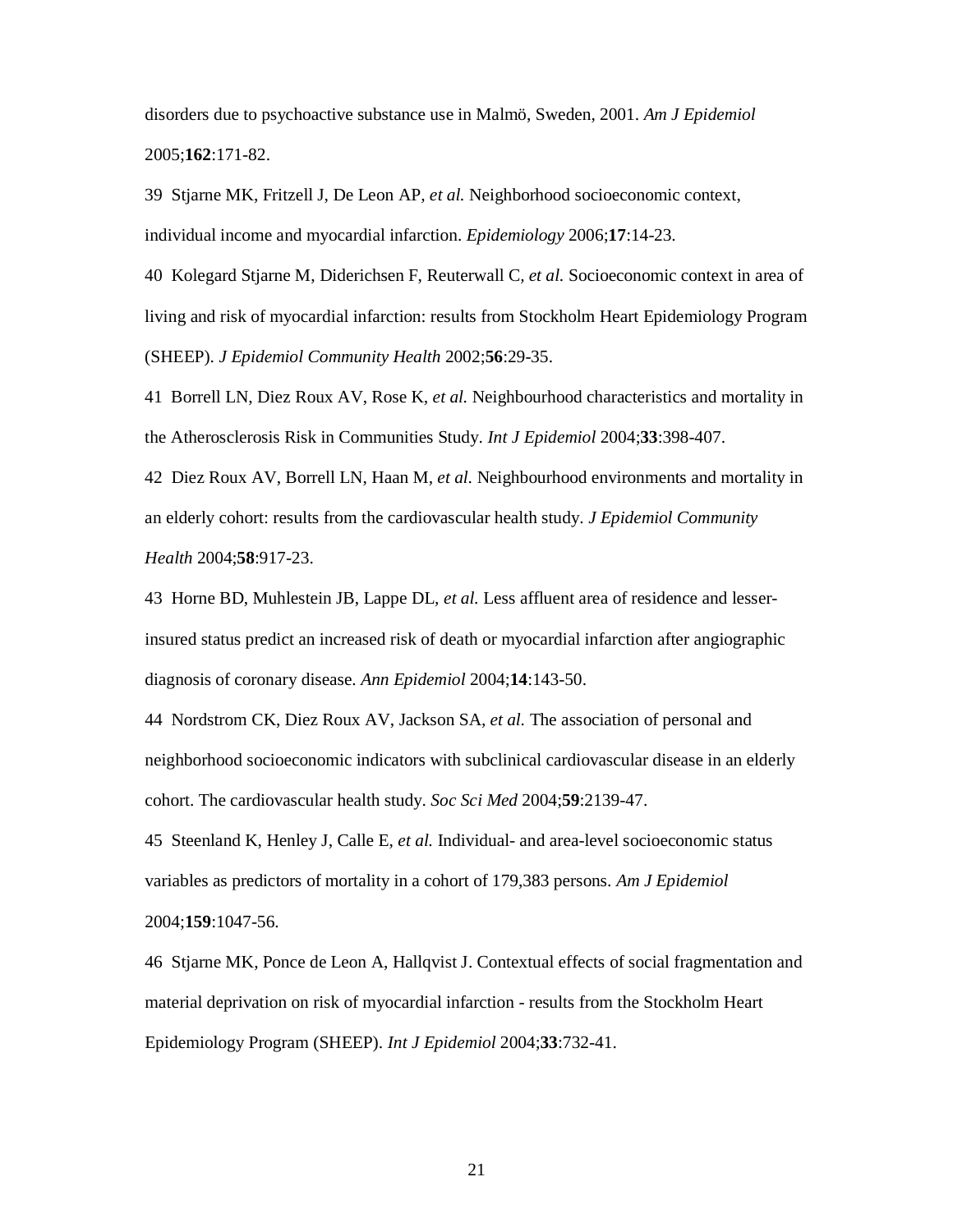47 Sundquist K, Winkleby M, Ahlen H*, et al.* Neighborhood socioeconomic environment and incidence of coronary heart disease: a follow-up study of 25,319 women and men in Sweden. *Am J Epidemiol* 2004;**159**:655-62.

48 Lawlor DA, Davey Smith G, Patel R*, et al.* Life-course socioeconomic position, area deprivation, and coronary heart disease: findings from the British Women's Heart and Health Study. *Am J Public Health* 2005;**95**:91-7.

49 Carson AP, Rose KM, Catellier DJ*, et al.* Cumulative socioeconomic status across the life course and subclinical atherosclerosis. *Ann Epidemiol* 2007;**17**:296-303.

50 Rosvall M, Engstrom G, Hedblad B*, et al.* Area social characteristics and carotid atherosclerosis. *Eur J Public Health* 2007;**17**:333-9.

#### **What this paper adds**

#### *What is already known on this subject?*

Several studies have suggested that cardiovascular risk factors may partly mediate the welldocumented association between socioeconomic environmental variables and coronary heart disease (CHD). However, previous studies have assessed the *overall* mediating role of cardiovascular risk factors, but have never investigated the *specific* mediating role of each risk factor, not allowing disentangling their specific contribution to the area socioeconomic position–CHD association.

#### *What does this study add?*

After estimating socioeconomic environmental effects on CHD, we assessed the extent to which this contextual effect was mediated by each of the CHD risk factors. When risk factors were introduced into the model for CHD, we observed a modest decrease in the association